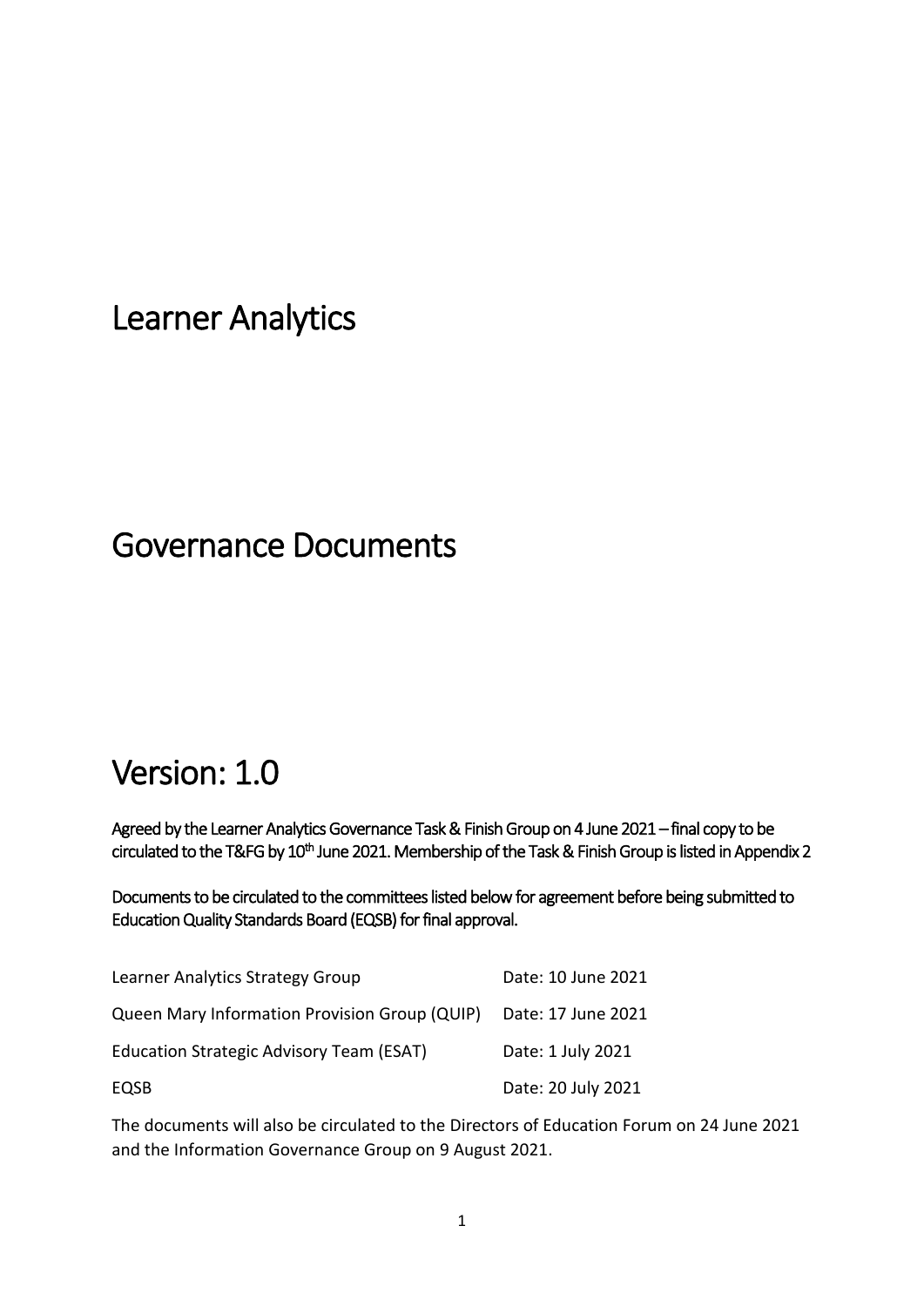## **Contents**

- **Document 1 [Overview of Learner Analytics](#page-2-0) (LA)**
- **Document 2 [Statement of Principles](#page-3-0)**
- **Document 3 [Purpose of Learner Analytics](#page-4-0)**
- **Document 4 [Learner Analytics](#page-6-0) Policy**

#### **[Appendix 1: Supporting Material to be prepared as LA is rolled out](#page-11-0)**

- **A short introduction to LA for students**
- **Updated guide(s) to using QEngage**
- **Guide to the student facing app/dashboard as it is introduced**
- **Interventions that may take place based on analytics**
- **Procedure to allow students to access to their data**

#### **[Appendix 2: Additional key resources](#page-12-0)**

- **Jisc Code of practice for Learner Analytics (For information)**
- **Jisc Model Learner Analytics Policy (For information)**
- **Membership of the Learner Analytics Governance Task & Finish Group**
- **Data Protection Impact Assessment for QEngage V3**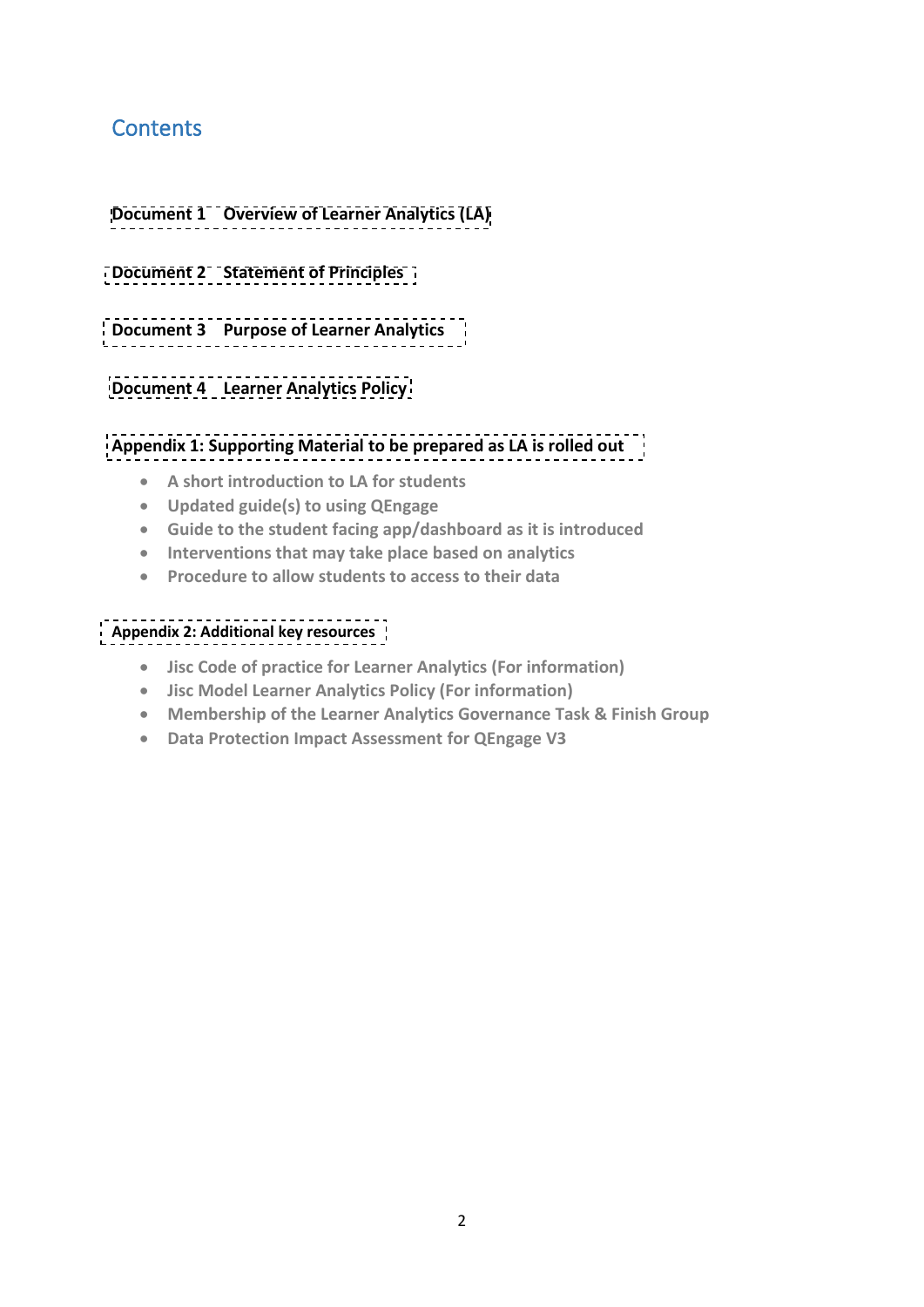## <span id="page-2-0"></span>Overview of Learner Analytics

Learner Analytics has been defined as 'the measurement, collection, analysis and reporting of data about learners and their contexts, for purposes of understanding and optimising learning and the environments in which it occurs' (Society for Learner Analytics Research, 2012).

Fundamentally, Learner Analytics is concerned with combining different types of data regarding student engagement and learning (e.g. data generated by learning management systems, student systems, library systems and other sources related to learning and teaching) in order to better understand, and improve, the learning experiences of our students.

Learner Analytics can be particularly valuable when teaching at scale, or where face-to-face teaching, augmented by online support, makes it more challenging for staff to know how their students are learning.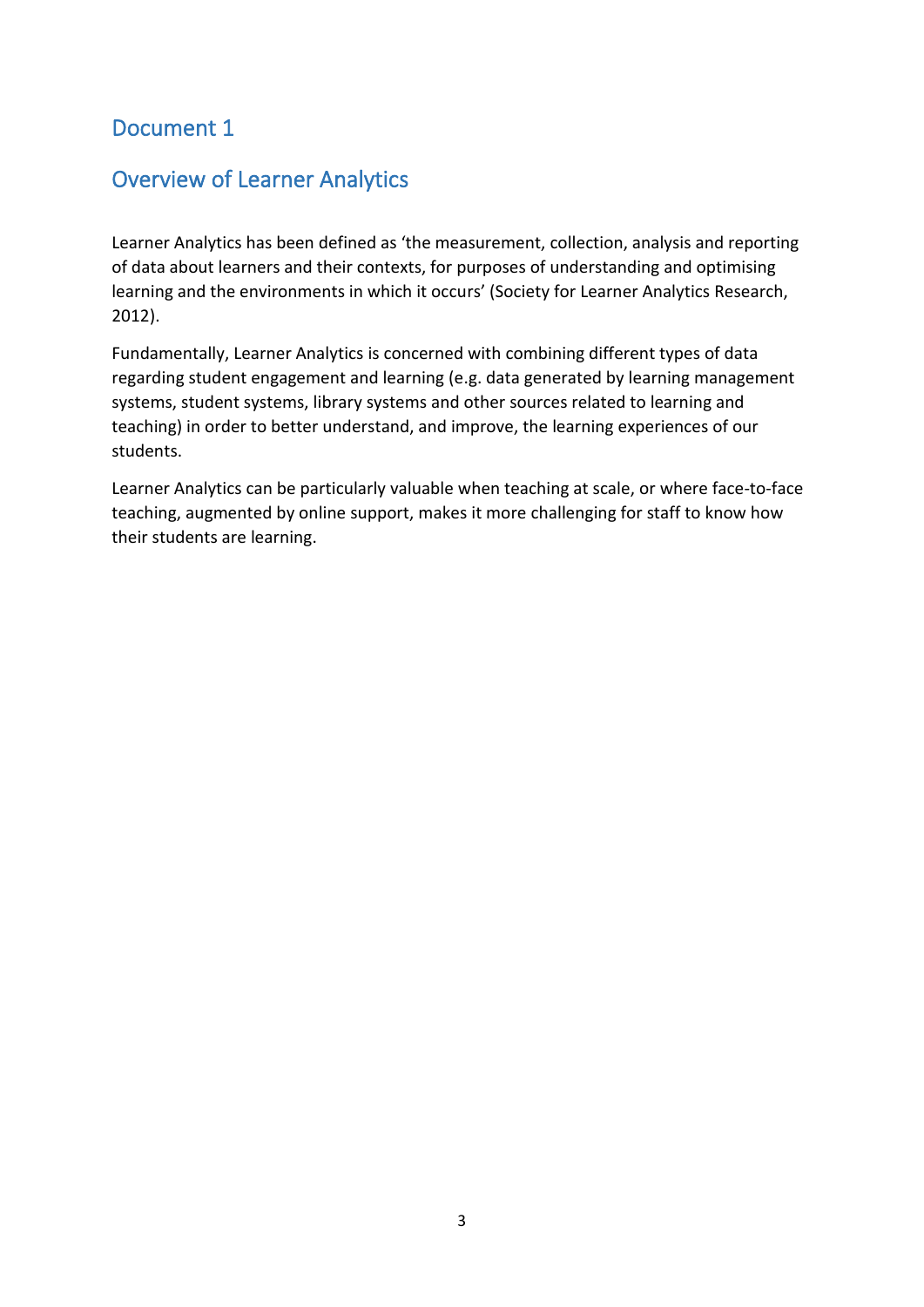## <span id="page-3-0"></span>Statement of Principles

- We will use Learner Analytics to help all students reach their full academic potential.
- We will be transparent about data collection, sharing, consent and responsibilities.
- We will abide by ethical principles and align with our university strategy, policies and values.
- Learner Analytics will be supported by focused staff and student development activities.
- Learner Analytics will not be used to inform significant action at an individual level without human intervention.
- We will actively work to recognise and address any potential negative impacts from Learner Analytics.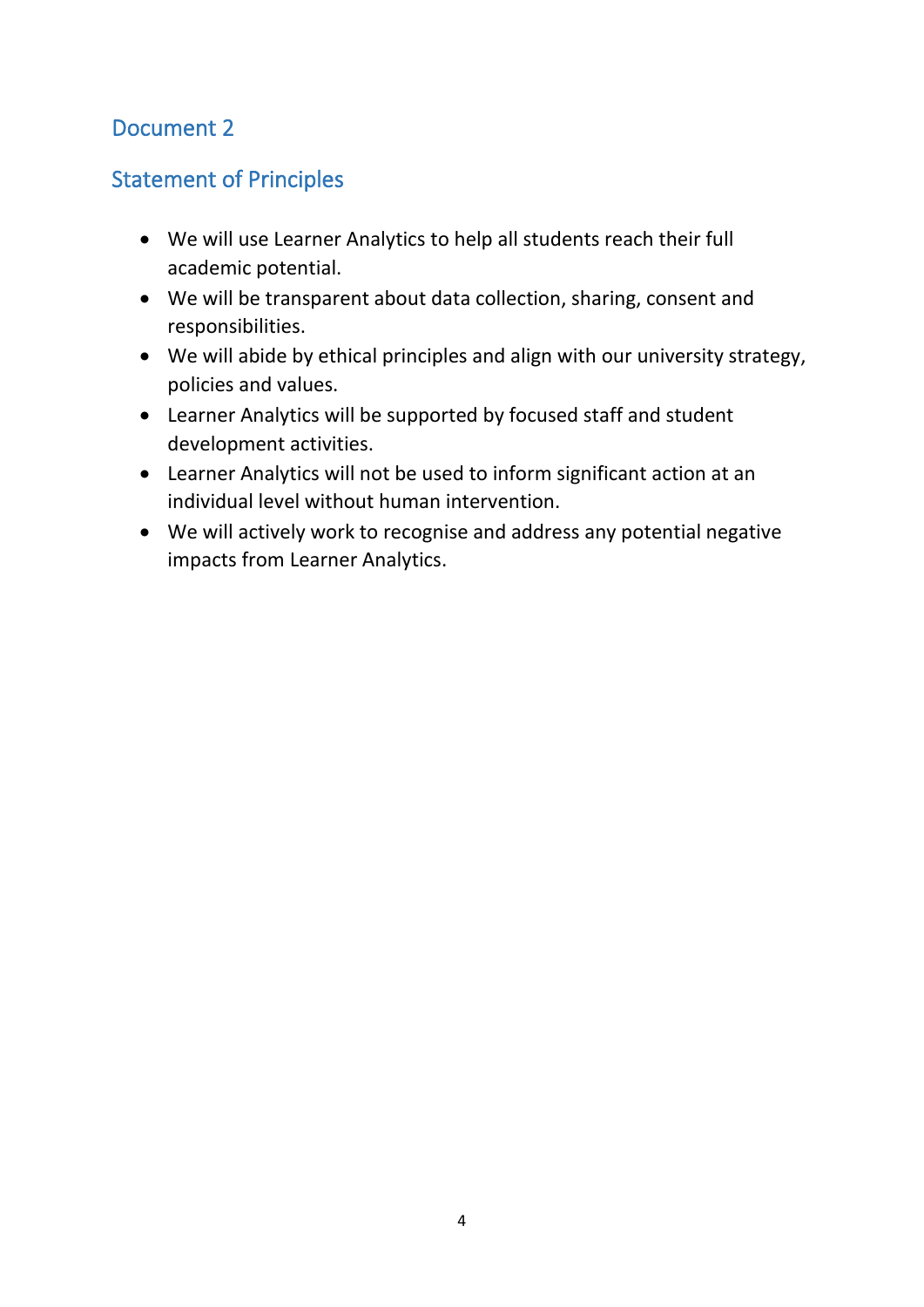## <span id="page-4-0"></span>Purpose of Learner Analytics

We will use Learner Analytics for the purposes listed below. We will not use Learner Analytics for any other purpose without formal review of the Learner Analytics Governance **Documents** 

#### **Quality of Education**

- As a form of feedback on the efficacy of pedagogical design.
- Analytics about student activity (individual or cohort) can form part of course review and re-design processes and of in-course monitoring and feedback.
- Individual staff can use Learner Analytics to reflect on the impact of their teaching.

#### **Inclusion**

• To provide more nuanced views of our highly diverse student population, challenge assumptions that we may be making, and allow supportive resource to be directed where it is most needed.

#### **Personalised feedback**

• To tailor the messages and support we offer to our students, providing more personalised feedback to support student reflection and academic planning.

#### **Coping with scale**

• As part of an enhanced staff engagement programme, Learner Analytics can help strengthen the academic relationship by doing some of the heavy lifting of identifying individuals or groups of individuals that might benefit from particular interventions or information from staff.

#### **Student Experience**

- To improve progression and retention, ensure that our academic offerings align with the needs and goals of students, support satisfaction and wellbeing, and engender a more personalised learning experience.
- To promote critical reflection skills and enable our students to take responsibility for their own learning.

#### **Skills**

- Interactions with Learner Analytics as part of the university learning experience can help our students build 'digital savviness' and prompt more critical reflection on how data about them is being used more generally, what consent might actually mean and how algorithms work across datasets to define and profile individuals.
- Learner Analytics approaches can also be used to promote the development of key employability skills.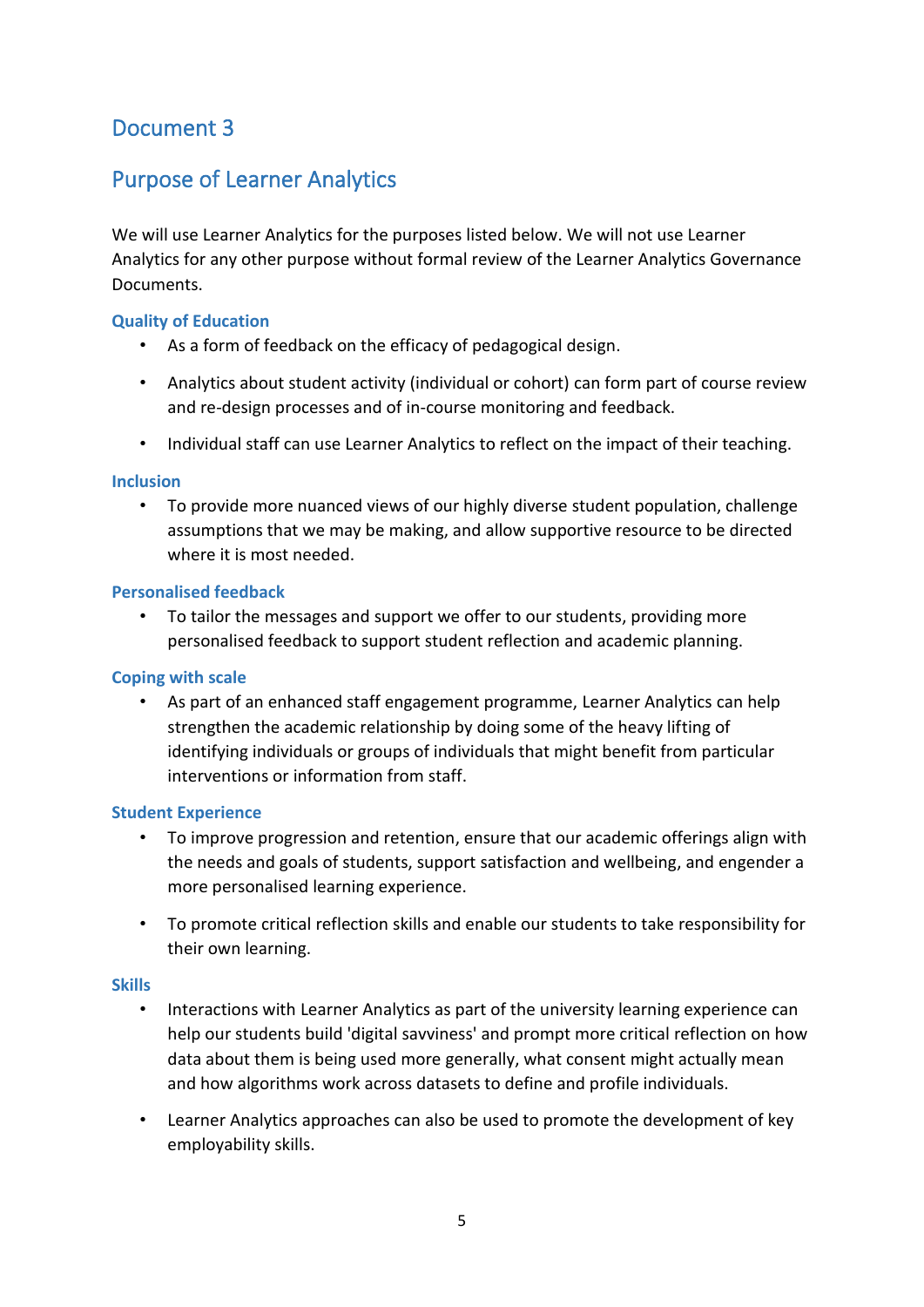• Supporting staff to develop skills in working with Learner Analytics applications is also an investment in institutional capacity and leadership.

#### **Efficiency**

- Learner Analytics can be used to evaluate and demonstrate institutional efficiency through:
	- a) measuring the impact of initiatives and validating that benefits are being realised and

b) demonstrating that publicly funded resource is being deployed in support of the best outcomes of all students.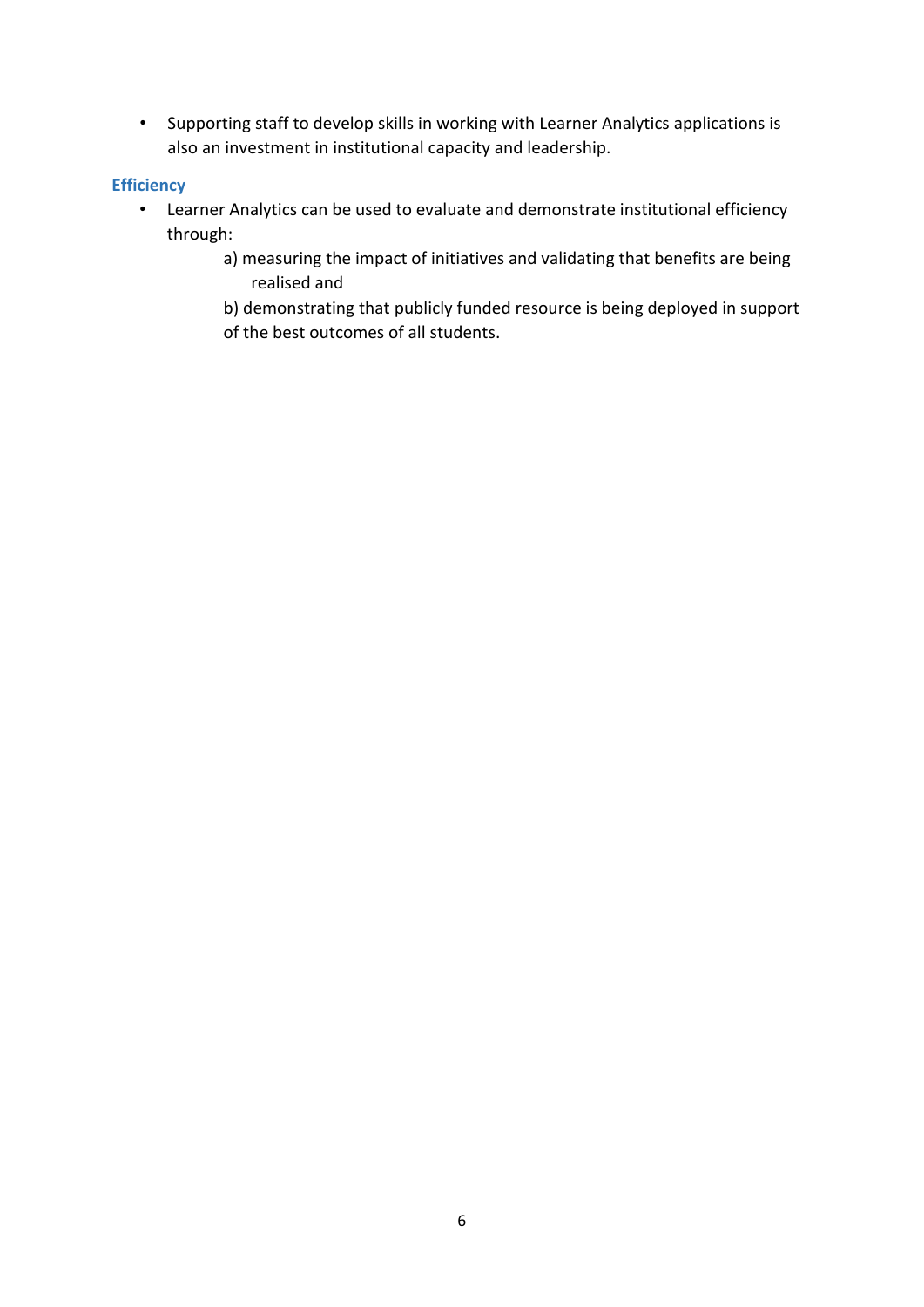## <span id="page-6-0"></span>Queen Mary Learner Analytics Policy

**Approving Authority: Education Quality and Standards Board (ESAT) with delegate authority from Senate**

**Consultation Undertaken: Learning Analytics Task & Finish Group; Learner Analytics Strategy Group, ESAT, QUIP**

**Review cycle: 1 year Next review: June 2022**

**Directorate responsible for policy maintenance and review: Academic Registry and Council Secretariat (ARCS)**

#### **Introduction**

- 1. The collection and use of data about students and their learning is providing new opportunities for institutions to support learners and to enhance educational processes. Learner Analytics systems present visualisations of student learning activity and can provide predictive indicators for attainment. These will be used at Queen Mary to assist current students in achieving their study goals, and to help us improve our overall provision of education.
- 2. The institution will use Learner Analytics to help meet a student-focused vision where, "all Queen Mary students are able to excel in their chosen field and to be confident resilient professionals". We are setting objectives to, "create a seamless supportive environment for our students through integrated academic and pastoral support, Learner Analytics, and opportunities for peer support", and ensure, "our teaching and learning environment will be fit for the 21st century". Learner Analytics is a key enabler for the Student Engagement initiative, which is part of the Education Enabling Plan, under the 2030 Queen Mary Strategy.
- 3. The university will ensure that Learner Analytics is deployed for the benefit of students, with complete transparency about the data that is being captured, processed and used. The Statement of Principles for Learner Analytics (**document 2 in this pack**) will be implemented fully and along with the document identifying the Purpose for Learner Analytics (**document 3 in this pack**) will be publicised widely. All activities in this area will comply with the institution's [Data Protection Policy](http://www.arcs.qmul.ac.uk/media/arcs/policyzone/Data-Protection-Policy-v03.0.pdf) and data protection legislation.

#### **Responsibility**

- 4. Overall responsibility for Learner Analytics at Queen Mary is held by *Deputy Vice* **Principal (DVP) (Education)**. Responsibility for relevant areas of activity is allocated as follows:
	- The collection of data to be used for Learner Analytics *- Chair of QUIP*, specifying the types of data to be used and the *Assistant Director of Solutions Development & E*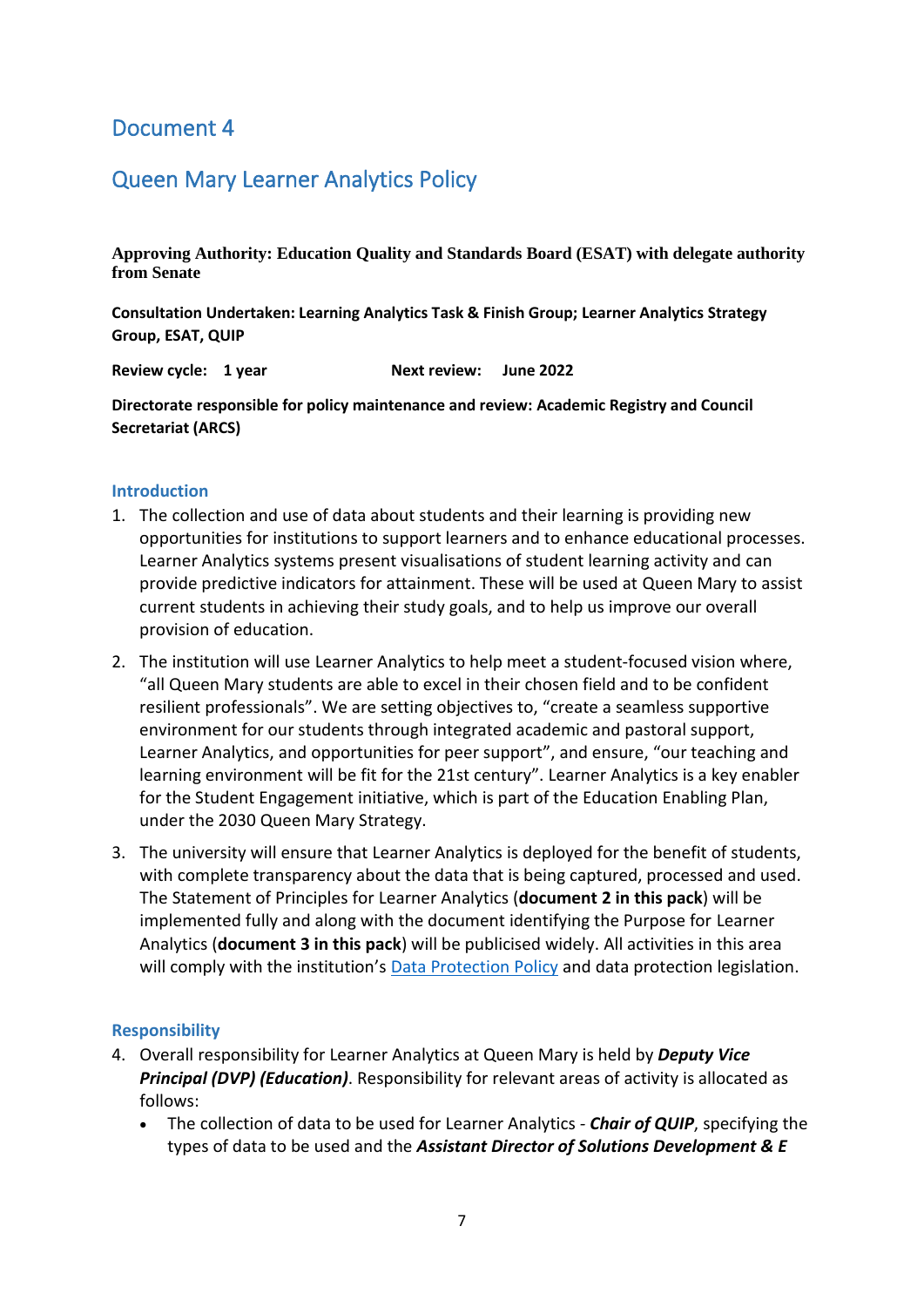*Learning* arranging automated upload of datasets into the data repository and for data security.

- The anonymisation or de-identification of data where appropriate *Chair of QUIP.*
- The analytics processes to be performed on the data, and their purposes –*Chair of QUIP.*
- The interventions to be carried out on the basis of the analytics –*DVP (Education)* working with the *Director of the Queen Mary Academy* and the *Faculty Education Managers/Deans for Education.*
- The retention and stewardship of data used for and generated by Learner Analytics *Chair of QUIP* and *Assistant Director of Solutions Development & E Learning* working together with guidance as required from the *Record Information Compliance Manager.*
- Implementation of Learner Analytics transparency including feedback of personalised analytics information to students –*DVP (Education).*
- 5. Analytics presented to students are intended to help them understand how their learning is progressing, and suggestions may be made as to how they can improve their practices. Students are responsible for assessing how they can best apply any such suggestions to their learning.
- 6. Students are informed about how their data will be processed by Queen Mary when they agree to the relevant [General Terms and Conditions of Application](https://www.qmul.ac.uk/media/arcs/qmstaff/admissions/documents/General-Terms-and-Conditions-2021-22.pdf) and associated [Student Privacy Notice.](http://www.arcs.qmul.ac.uk/media/arcs/policyzone/Privacy-Notice-for-Students-via-MySIS-standard.pdf) Data will be collected for Learner Analytics in compliance with these documents. The LA governance pack will be made available to staff and students. It will identify the purpose of analytics, the types of data that will be used and the legal basis used for LA. The LA Policy will reference any involvement of third parties acting as sub-contractors for processing analytics and the rationale for this.
- 7. The data for Learner Analytics comes from a variety of sources, including the student record system and the virtual learning environment. Data includes:
	- Background information: name, registration identifiers used by Queen Mary, date of birth, ethnicity, gender, declared disabilities, contact details, entry qualifications, whether parents were in higher education, socio-economic background, fee status, contact details, and a link to a photo. Two of these data types are known as special category personal data: Ethnicity and Disability. We are including these within our models with the aim of improving our monitoring of equality of opportunity and to improve the accuracy of the models. They will be used for Statistical Purposes only.
	- Details about the course, the modules being studied, and advisers.
	- Details of assessments, marks and grades obtained.
	- Details of activity using virtual learning environments including QMPlus and Blackboard Collaborate, the on-line collaboration tool Teams, and the conferencing software Zoom: logins, resources viewed, assessments submitted and graded, and session timeouts.
	- Details about engagement with teaching activities including whether the activity took place on-premise or online.
- 8. As part of the ongoing development of the LA platform we may pilot the inclusion of data about library usage and lecture capture.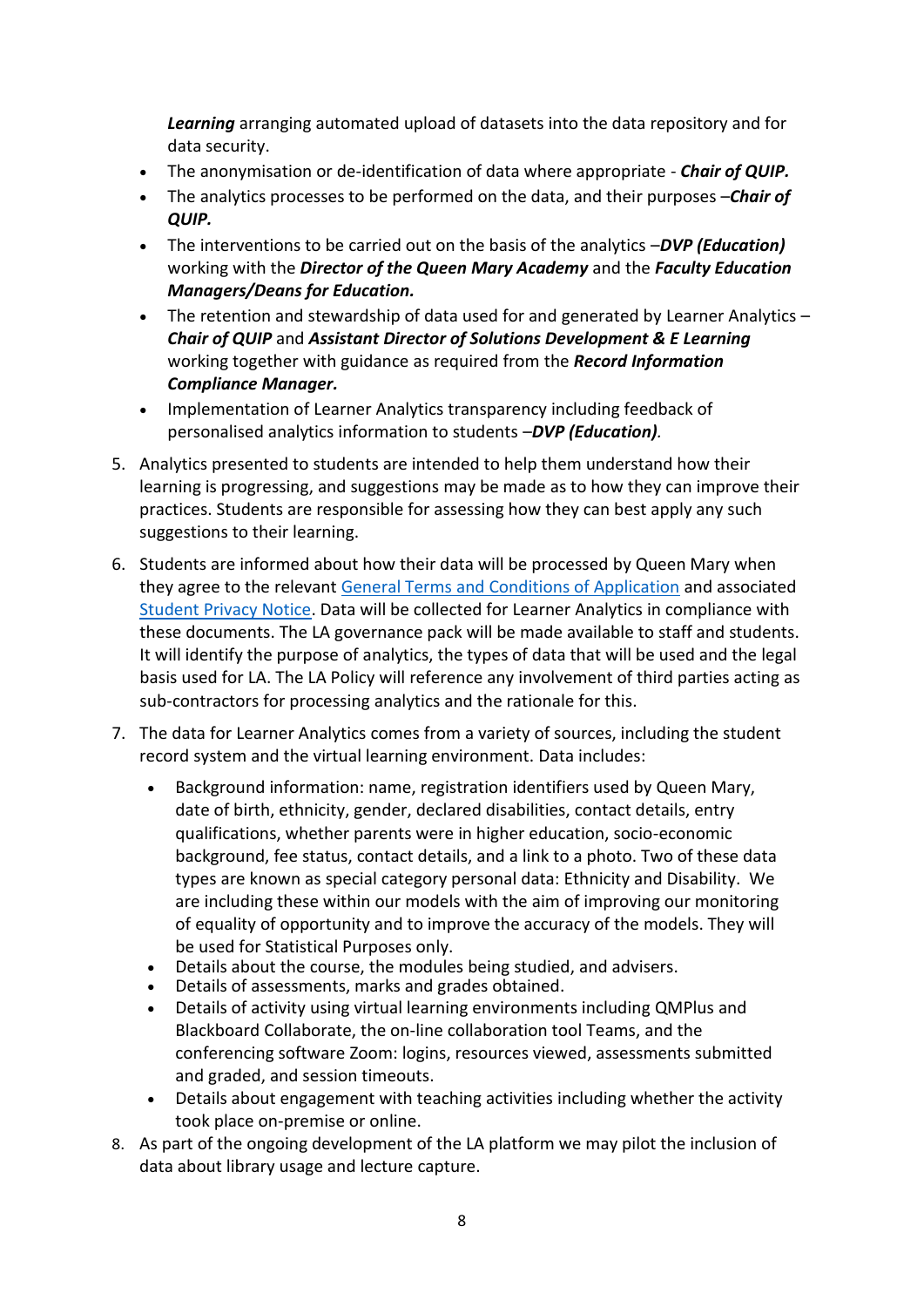- 9. A short jargon free guide to Learner Analytics, produced in collaboration with the Students' Union will clearly specify:
	- What is meant by LA at Queen Mary.
	- The specific purposes for which Learner Analytics is being used.
	- Who has access to the analytics, and why.
	- The data sources being used for Learner Analytics.
	- The metrics used, and how the analytics are produced.
	- The interventions that may be taken on the basis of the analytics.
- 10. It is not Queen Mary's policy to use automated prompts. Students will be asked for their consent for any **automated** prompts or suggestions to be sent to them, based on the analytics. These may include emails, SMS messages or app notifications.
- 11. We will not use our Learner Analytics suite of tools or any metrics derived as part of Learner Analytics for assessment purposes. However, the primary data sources themselves may provide information that feeds into an agreed assessment rubric for a programme. This would be part of a separate activity.

#### **Confidentiality**

- 12. Personally-identifiable data and analytics on an individual student will be provided only to:
	- The student.
	- University staff members who require the data to support students in their professional capacity.
	- University staff in ITS who are working in partnership with the data processors to develop and improve the modelling and to evidence the impact of interventions.
	- Third parties who are processing Learner Analytics data on behalf of the institution. In such circumstances the University will put in place contractual arrangements to ensure that the data is held securely and in compliance with the Data Protection Act and the General Data Protection Regulation.
	- Other individuals or organisations to whom the student gives specific consent. This consent will be assumed to relate to current data unless specific consent has been given to allow historic data to be shared.
	- Aggregate data from LA may be used for research. This data should be supplied by ITS staff familiar with the individual data streams.
	- Where data at the individual level is requested for research purposes, and ethics approval has been granted, then the data should be pseudonomised by ITS staff responsible for LA. These datasets should not contain any protected characteristics of individuals without their explicit consent.
- 13. ITS staff will have access to systems and data in order to maintain proper functioning of systems. They will not access the system for that purpose of reviewing any individual's data.
- 14. The data that feeds into the LA platform can be used for other purposes. An example would be if the student has a Student visa (formerly Tier 4), the Registry's Immigration Compliance Team can use the data as evidence that a student is engaging with their studies. The Home Office may require us to show this evidence if we are audited.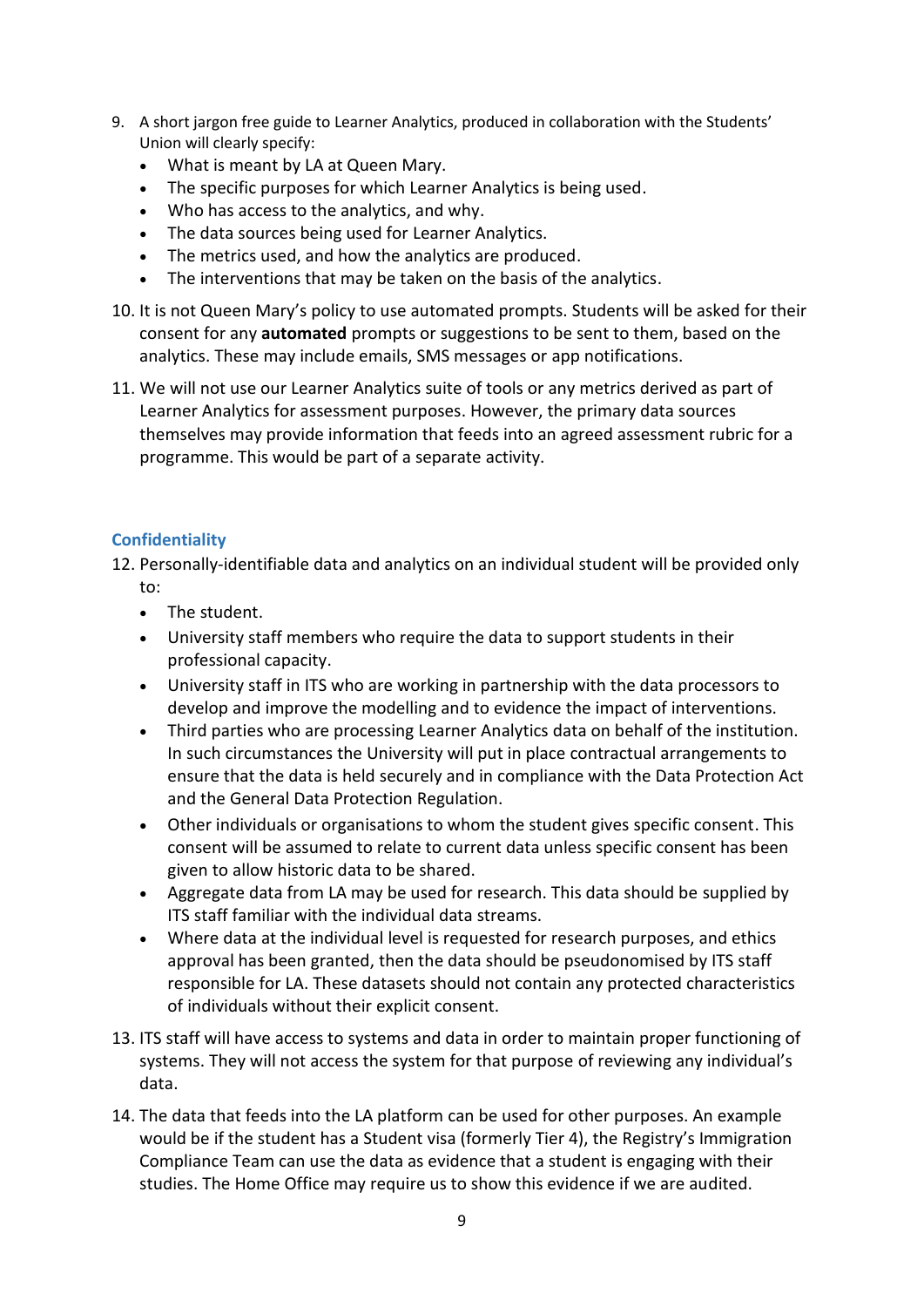15. The university would be required to share data if legally compelled to do so (e.g. if there is a warrant).

#### **Sensitive data**

- 16. Data protection legislation defines special categories of personal data such as ethnicity or disability. Any use of such data for Learner Analytics will be fully justified and documented in the Introduction to Learner Analytics for Students and any project initiation document or similar.
- 17. The quality, robustness and validity of the data and analytics processes will be monitored by the University which will use its best endeavours to use Learner Analytics in line with best practice in the sector, for example ensuring that:
	- Inaccuracies and gaps in the data are understood and minimised
	- A wide range of data sources are used with the aim of maximising prediction accuracy
	- Interpretation of analytics findings are informed by people with relevant qualifications and experience. This should help avoid over reliance on single findings, for example.
	- Written rational justification is used for the choice of algorithms and metrics used for any predictive analytics. These will be included in the help and resources section of the software.
	- Learner Analytics is seen in its wider context, and is combined with other data and approaches as appropriate

#### **Legal bases used for data in Learner Analytics**

Universities are designated as '**public authorities'** for the purposes of data protection legislation.

Guidance on the GDPR from the Information Commissioner Office (see [https://ico.org.uk/for](https://ico.org.uk/for-organisations/guide-to-the-general-data-protection-regulation-gdpr/)[organisations/guide-to-the-general-data-protection-regulation-gdpr/\)](https://ico.org.uk/for-organisations/guide-to-the-general-data-protection-regulation-gdpr/) indicates that the **public task** basis is likely to apply to much of the data processing done by Universities to support teaching and research.

The University has decided to use '**public task**' as the basis for processing Learner Analytics data, as Learner Analytics relates to the University's core learning and teaching functions and how we support student retention, progression and attainment.

#### **Student access to personal data**

- 18. We will be reviewing mechanisms to enable students to access their personal data, and the Learner Analytics performed on it, in a meaningful, accessible format. In the first instance students should discuss this with their Personal Adviser.
- 19. Students have the right to correct any inaccurate personal data held about themselves. In the first instance students will be directed to their Personal Adviser.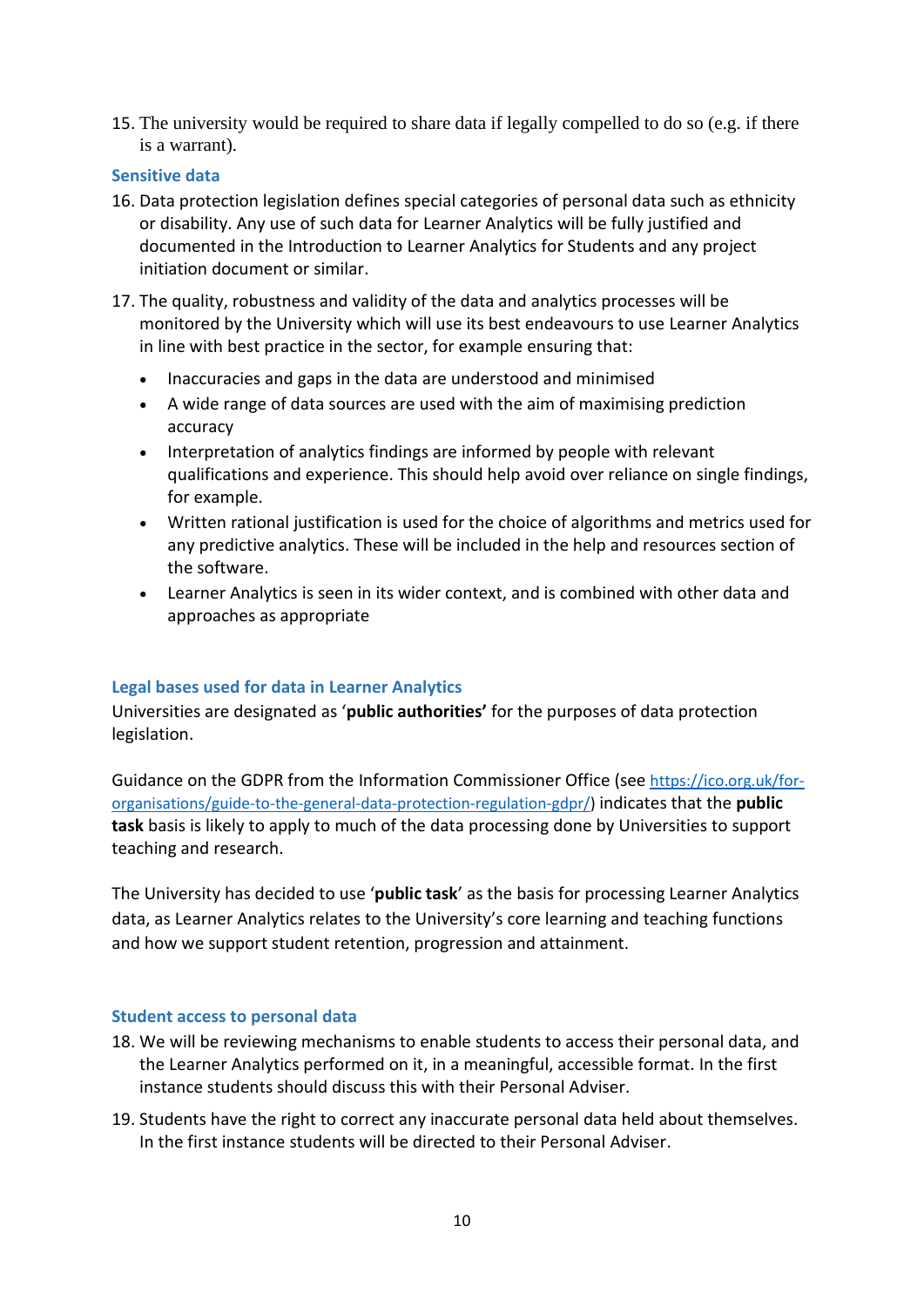- 20. Students will also be able to view any metrics derived from their data, and any labels attached to them, though sometimes they may need to request to do so.
- 21. On occasion it may be considered that access to the analytics may have a negative impact on the student's academic progress or wellbeing. This may especially be the case when a student's engagement is less than others in a cohort and they are identified as being "at risk". Protocols will be developed to ensure that access this type of data is managed sensitively and that human-mediated guidance is available to the student. However, if the student requests it, all their personal data and analytics will be made available to them. Subject access requests should be made to [data](mailto:data-protection@qmul.ac.uk)[protection@qmul.ac.uk](mailto:data-protection@qmul.ac.uk)

#### **Interventions**

- 22. A range of interventions may take place with students. The types of intervention and what they are intended to achieve may include:
	- Prompts or suggestions sent automatically to the student via email, SMS message or mobile app notification (subject to the student's consent)
	- Staff contacting an individual on the basis of the analytics if it is considered that the student may benefit from additional support
- 23. Interventions, whether automated or human-mediated, will normally be recorded. The records will be subject to periodic reviews as to their appropriateness and effectiveness.

#### **Minimising adverse impacts**

- 24. The University recognises that Learner Analytics cannot present a complete picture of a student's learning, and that predictive indicators may not always be fully accurate.
- 25. Students will retain autonomy in decision making relating to their learning; the analytics are provided to help inform their own decisions about how and what to learn.
- 26. Focussed staff and student development activities, including training, will be provided to users of the LA platform. There will also be research into patterns of engagement and a repository of LA resources created which can be used by those working with LA data. This will ensure that users are able to interpret data appropriately and are aware of the support mechanisms available.

#### Derived from

#### "**Jisc Model Institutional Learner Analytics Policy**

Niall Sclater, Nov 2016, Draft v0.1 available from the JISC website"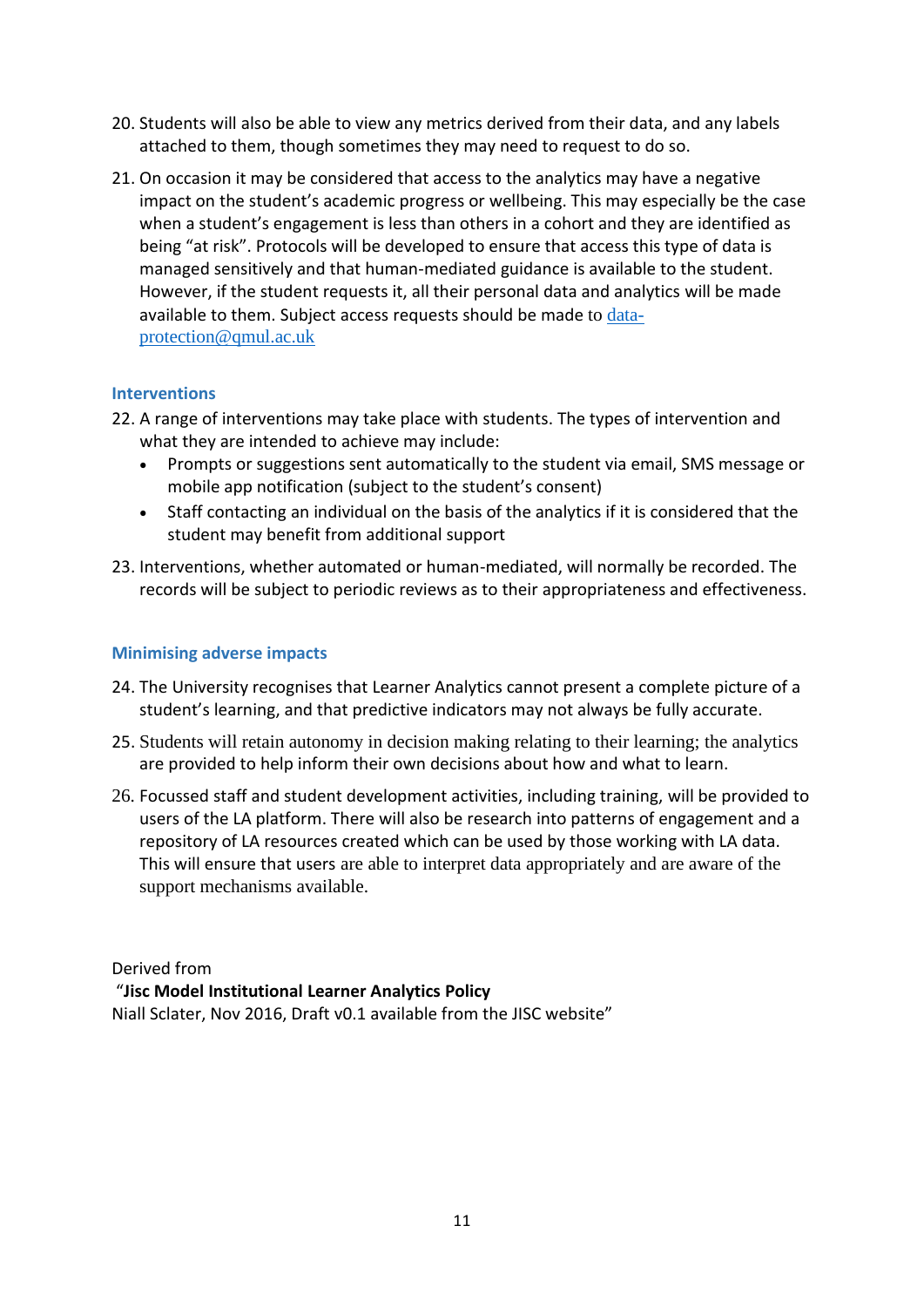## <span id="page-11-0"></span>Appendix 1: Supporting Material

The following additional support materials for Learner Analytics will be made available as

the LA Strategy is developed:

**A short Introduction to LA for Students** to be prepared by the LA Strategy Group in collaboration with the Students' Union. This will be available by 31 July 2021.

**Guide(s) to using QEngage** incorporating information on the metrics used and the analytics being produced and guidance on how staff and students can interpret any analytics provided to them. Technical information about using QEngage is already embedded within the system. Guidance on interpreting **engagement** patterns and then using these to intervene is not yet available.

**Guide to any student app/dashboard** incorporating information on the metrics used and the analytics being produced and guidance on how students can interpret any analytics provided to them.

**Interventions that may take place based on analytics** This document will be developed alongside the LA Strategy

**Mechanism to allow students to access to their data** Package to be developed as part of the implementation plan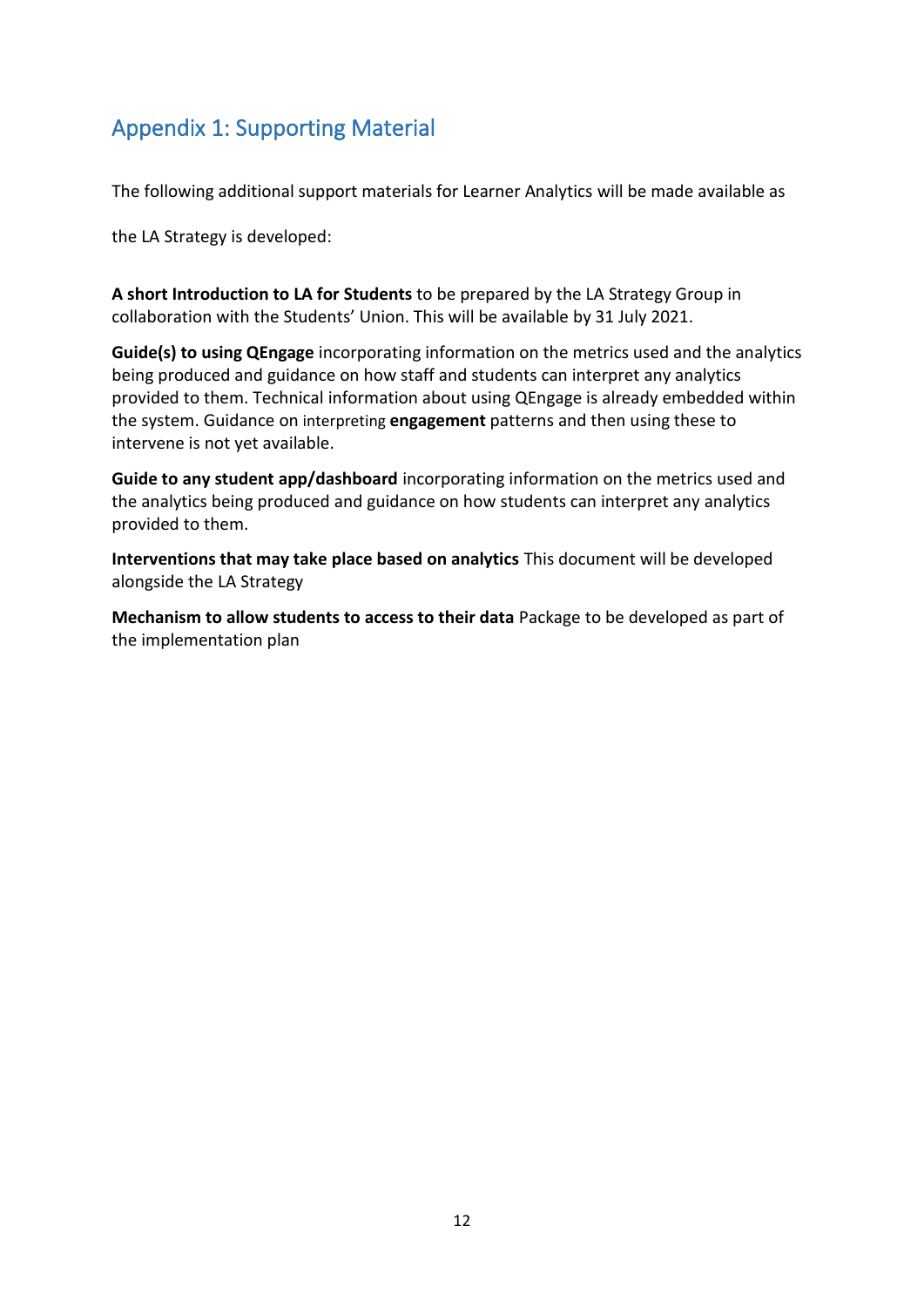## <span id="page-12-0"></span>Appendix 2

## Jisc Code of practice for Learner Analytics

Niall Sclater, [Paul Bailey P](https://www.jisc.ac.uk/staff/paul-bailey)ublished and Updated: 4 June 2015

#### **https://www.jisc.ac.uk/guides/code-of-practice-for-learning-analytics**

#### Introduction

Learner Analytics uses data about students and their activities to help institutions understand and improve educational processes, and provide better support to learners. It should be for the benefit of students, whether assisting them individually or using aggregated and anonymised data to help other students or to improve the educational experience more generally. It is distinct from assessment, and should be used for formative rather than summative purposes.

The effective use of Learner Analytics will initially involve the deployment of new systems, and changes to institutional policies and processes. New data may be collected on individuals and their learning activities. Analytics will be performed on this data, and interventions may take place as a result. This presents opportunities for positive engagements and impacts on learning, as well as misunderstandings, misuse of data and adverse impacts on students. Complete transparency and clear institutional policies are therefore essential regarding the purposes of Learner Analytics, the data collected, the processes involved, and how they will be used to enhance the educational experience.

This Code of Practice aims to set out the responsibilities of educational institutions to ensure that Learner Analytics is carried out responsibly, appropriately and effectively, addressing the key legal, ethical and logistical issues which are likely to arise.

Educational institutions in the UK already have information management practices and procedures in place and have extensive experience of handling sensitive and personal data in accordance with the Data Protection Act 1998 (DPA). By transferring and adapting this expertise to regulate the processing of data for Learner Analytics, institutions should establish the practices and procedures necessary to process the data of individuals lawfully and fairly.

#### Responsibility

Institutions must decide who has overall responsibility for the legal, ethical and effective use of Learner Analytics. They should allocate specific responsibility within the institution for: The collection of data to be used for Learner Analytics

The anonymisation of the data where appropriate

The analytics processes to be performed on the data, and their purposes

The interventions to be carried out

The retention and stewardship of data used for and generated by Learner Analytics

Student representatives and key staff groups at institutions should be consulted around the objectives, design, development, roll-out and monitoring of Learner Analytics.

#### Transparency and consent

Institutions will define the objectives for the use of Learner Analytics, what data is necessary to achieve these objectives, and what is out of scope. The data sources, the purposes of the analytics, the metrics used, who has access to the analytics, the boundaries around usage, and how to interpret the data will be explained clearly to staff and students. Institutions should also clearly describe the processes involved in producing the analytics to students and staff or make the algorithms transparent to them.

Students will normally be asked for their consent for personal interventions to be taken based on the Learner Analytics. This may take place during the enrolment process or subsequently. There may however be legal,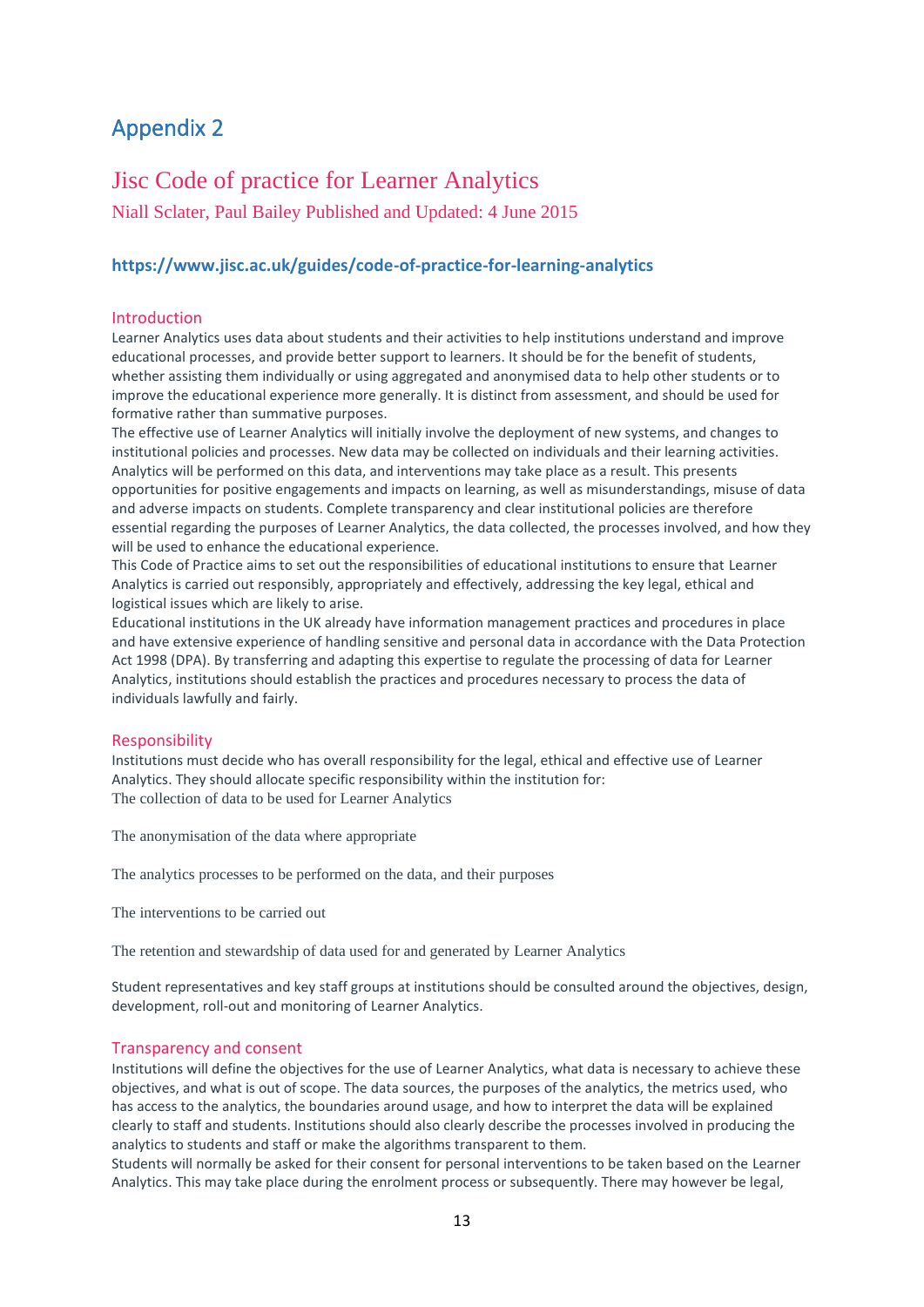safeguarding or other circumstances where students are not permitted to opt out of such interventions. If so these must be clearly stated and justified.

New Learner Analytics projects may not be covered by the institution's existing arrangements. Collection and use of data for these may require further measures, such as privacy impact assessments and obtaining additional consent.

Options for granting consent must be clear and meaningful, and any potential adverse consequences of opting out must be explained. Students should be able easily to amend their decisions subsequently.

#### Privacy

Access to student data and analytics should be restricted to those identified by the institution as having a legitimate need to view them.

Where data is to be used anonymously particular care will be taken by institutions to avoid: Identification of individuals from metadata

Re-identification of individuals by aggregating multiple data sources

The use of "sensitive data" (as defined by the DPA) such as religious affiliation and ethnicity for the purposes of Learner Analytics requires additional safeguards. Circumstances where data and analytics could be shared externally e.g. requests from educational authorities, security agencies or employers will be made explicit to staff and students, and may require additional consent.

Institutions should ensure that student data is protected when contracting third parties to store data or carry out Learner Analytics on it.

Institutions may have a legal obligation to intervene, and hence override some privacy restrictions, where data or analytics reveal that a student is at risk. Such circumstances should be clearly specified.

#### Validity

It is vital that institutions monitor the quality, robustness and validity of their data and analytics processes in order to develop and maintain confidence in Learner Analytics and ensure it is used to the benefit of students. Institutions should ensure that:

Inaccuracies in the data are understood and minimised

The implications of incomplete datasets are understood

The optimum range of data sources is selected

Spurious correlations are avoided

All algorithms and metrics used for predictive analytics or interventions should be understood, validated, reviewed and improved by appropriately qualified staff.

Data and analytics may be valid but should also be useful and appropriate; Learner Analytics should be seen in its wider context and combined with other data and approaches as appropriate.

#### **Access**

Students should be able to access all Learner Analytics performed on their data in meaningful, accessible formats, and to obtain copies of this data in a portable digital format. Students have a legal right under the DPA to be able to correct inaccurate personal data held about themselves.

They should normally also be able to view the metrics and labels attached to them. If an institution considers that the analytics may have a harmful impact on the student's academic progress or wellbeing it may withhold the analytics from the student, subject to clearly defined and explained policies. However, the student must be shown the data about them if they ask to see it.

#### Enabling positive interventions

Institutions should specify under which circumstances they believe they should intervene when analytics suggests that a student could benefit from additional support. This may include advising students that they should not continue on a particular pathway. Students may also have obligations to act on the analytics presented to them – if so these should be clearly set out and communicated to the students.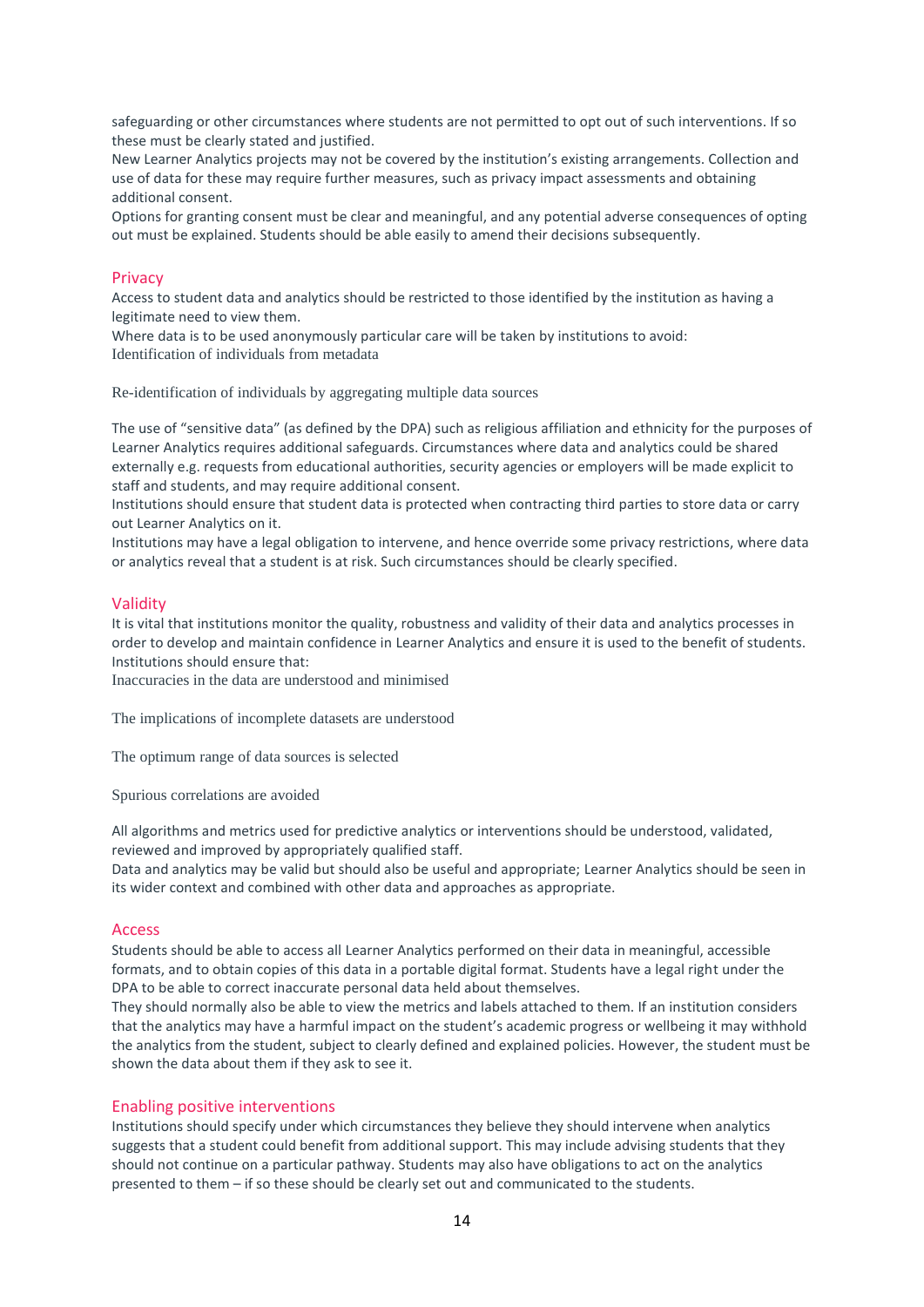The type and nature of interventions, and who is responsible for carrying them out, should be clearly specified. Some may require human rather than digital intermediation. Predictions and interventions will normally be recorded, and auditable, and their appropriateness and effectiveness reviewed.

The impact of interventions on staff roles, training requirements and workload will be considered and requires support from senior management. Institutions will also be clear about the priority given to Learner Analytics in relation to other requirements.

Institutions will decide how to allocate resources for Learner Analytics appropriately for learners with different requirements and ensure that diverse groups and individuals are treated equitably.

#### Minimising adverse impacts

Institutions recognise that analytics can never give a complete picture of an individual's learning and may sometimes ignore personal circumstances. Institutions will take steps to ensure that trends, norms, categorisation or any labelling of students do not bias staff, student or institutional perceptions and behaviours towards them, reinforce discriminatory attitudes or increase social power differentials. Analytics systems and interventions will be carefully designed and regularly reviewed to ensure that: Students maintain appropriate levels of autonomy in decision making relating to their learning, using Learner Analytics where appropriate to help inform their decisions

Opportunities for "gaming the system" or any benefit to the student from doing so are minimised

Knowledge that their activity is being monitored does not lead to non-participation by students or other negative impacts on their academic progress or wellbeing

Adverse impacts as a result of giving students and staff information about the students' performance or likelihood of success are minimised

Staff have a working understanding of legal, ethical and unethical practice

#### Stewardship of data

Data for Learner Analytics will comply with existing institutional data policies and the DPA, and will in particular be:

Kept to the minimum necessary to deliver the purposes of the analytics reliably

Processed in the European Economic Area or, if elsewhere, only in accordance with the DPA

Retained only for appropriate and clearly defined periods

On request by students any personal data used for or generated by Learner Analytics should be destroyed or anonymised, with the exception of certain, clearly specified data fields required for educational or statutory purposes such as grades.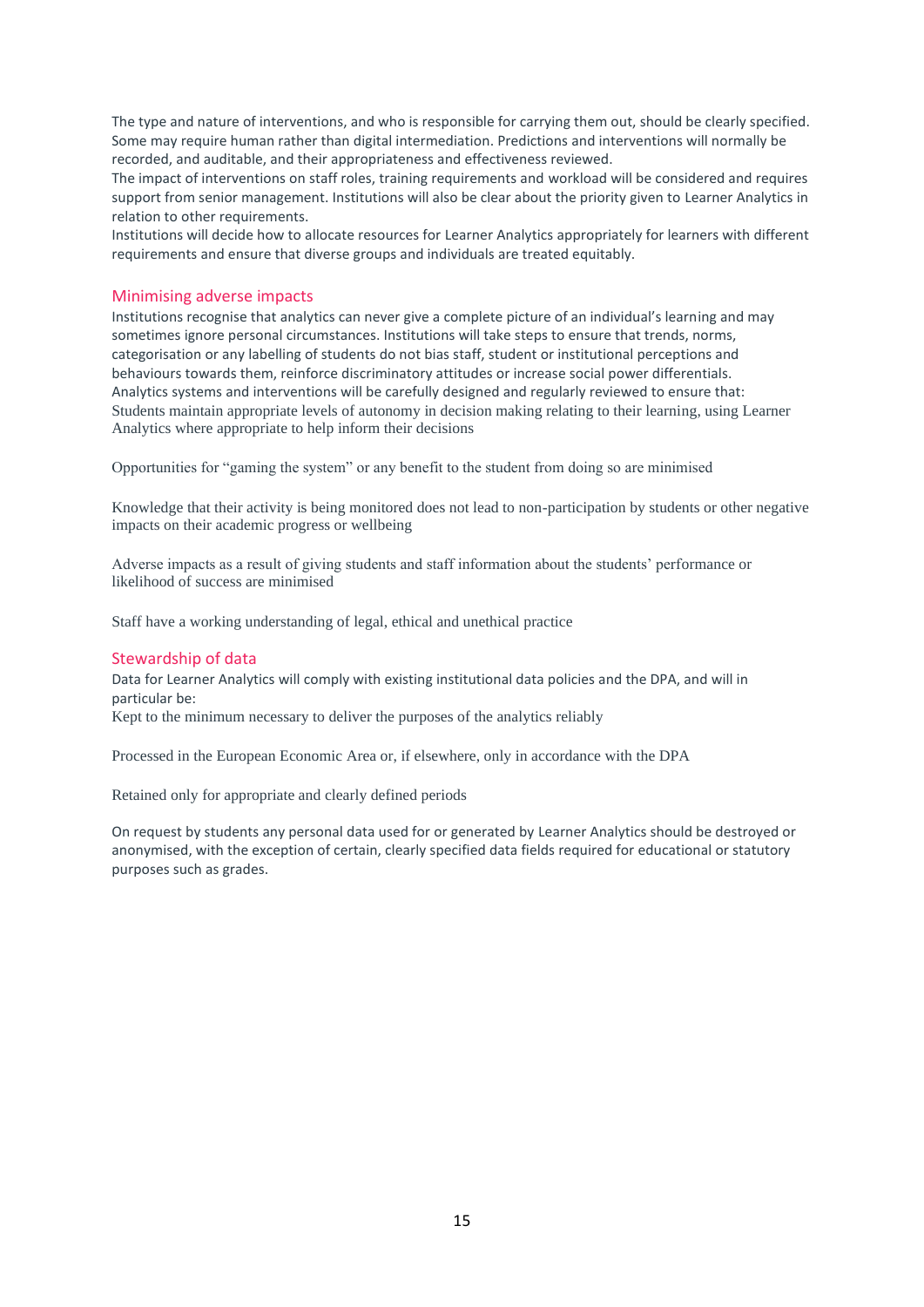## Jisc Model Institutional Learner Analytics Policy **Niall Sclater, Nov 2016, Draft v0.1**

[https://analytics.jiscinvolve.org/wp/files/2016/11/Jisc-Model-Institutional-Learning-Analytics-Policy](https://analytics.jiscinvolve.org/wp/files/2016/11/Jisc-Model-Institutional-Learning-Analytics-Policy-v0.1.pdf)[v0.1.pdf](https://analytics.jiscinvolve.org/wp/files/2016/11/Jisc-Model-Institutional-Learning-Analytics-Policy-v0.1.pdf)

#### **Included in pack for information**

#### Introduction

- 1. The collection and use of data about students and their learning is providing new opportunities for institutions to support learners and to enhance educational processes. Learner Analytics systems present visualisations of student learning activity and provide predictions of attainment. These will be used at [*institution*] to assist current students in achieving their study goals, and to help us improve our overall provision of education.
- 2. The institution will use Learner Analyticsto help meet the following strategic objectives: [*e.g. increasing retention and progression, improving attainment*]. These are key elements of the [*Learning and Teaching Strategy / other relevant strategies*].
- 3. The [*University/College*] will ensure that Learner Analytics is deployed for the benefit of students, with complete transparency about the data that is being captured, processed and used. All activities in this area will comply with the institution's Data Protection Policy [*link – and this should ensure compliance with the Data Protection Act 1998*].

#### Responsibility

4. Overall responsibility for Learner Analytics at [*University/College*] is held by [*senior leader responsible for Learner Analytics].* Responsibility for relevant areas of activity is allocated asfollows:

- The collection of data to be used for Learner Analytics [*e.g. IT Director*]
- The anonymisation or de-identification of data where appropriate [*e.g. IT Director*]
- The analytics processes to be performed on the data, and their purposes [*e.g. PVC Learning & Teaching*]
- The interventions to be carried out on the basis of the analytics [*e.g. PVC Learning & Teaching*]
- The retention and stewardship of data used for and generated by Learner Analytics [*e.g. Registrar*]
- 5. Analytics presented to students are intended to help them understand how their learning is progressing, and suggestions may be made as to how they can improve their practices. Students are responsible for assessing how they can best apply any such suggestions to their learning.

#### Transparency and consent

- 6. Students are informed about how their data will be processed when they agree to the [*e.g. data processing consent notice / computing regulations*] upon registration. Data will be collected for Learner Analytics in compliance with [*these documents*].
- 7. The data for Learner Analytics comes from a variety of sources, including the student record system and the virtual learning environment. The Student Guide to Learner Analytics [*link to document in student section of institutional website*] will clearly specify:
	- The data sources being used for Learner Analytics
	- The specific purposes for which Learner Analytics is being used
	- The metrics used, and how the analytics are produced
	- Who has access to the analytics, and why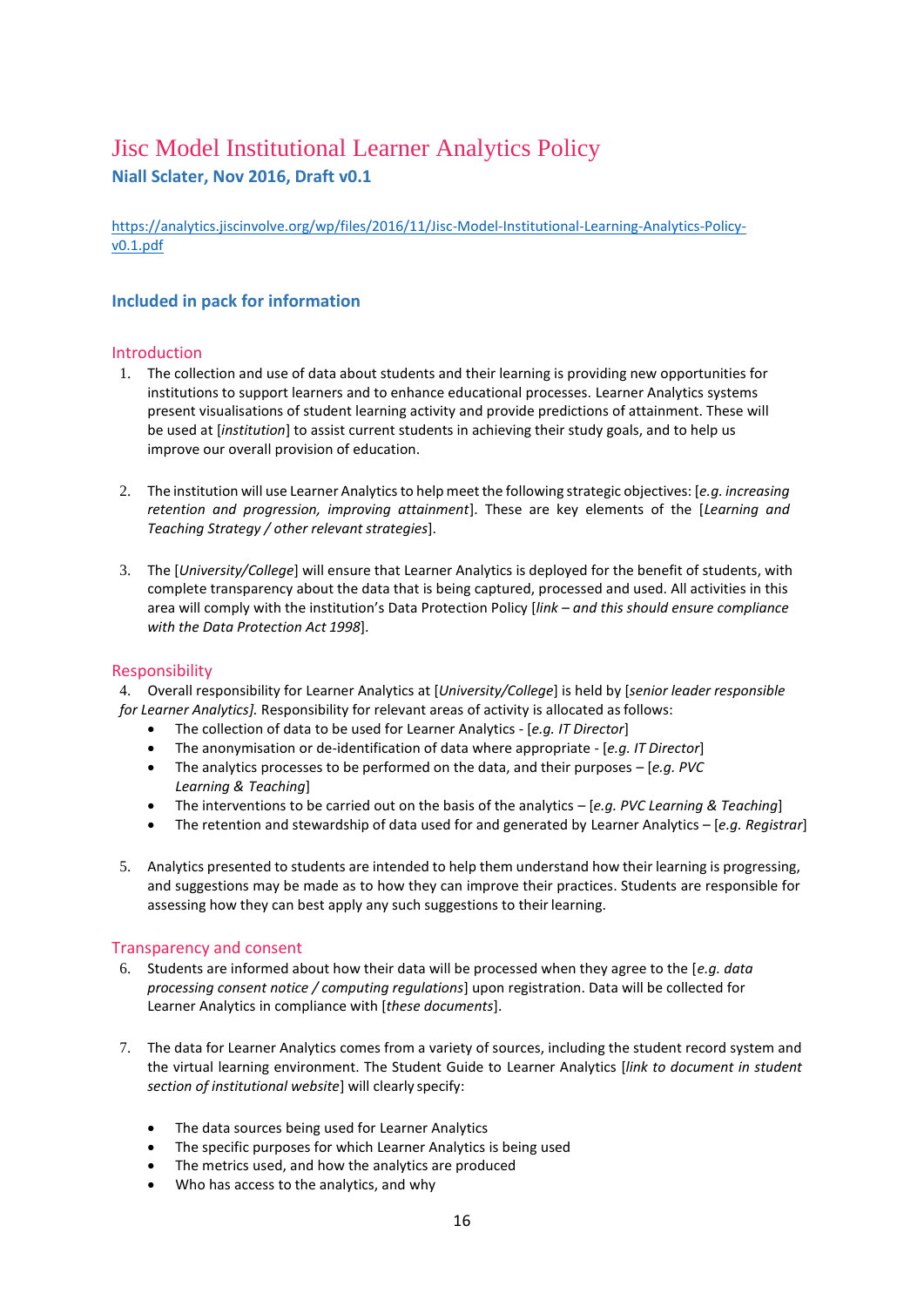- Guidance on how students can interpret any analytics provided to them
- The interventions that may be taken on the basis of the analytics
- 8. Students will be asked for their consent for any automated prompts or suggestions to be sent to them, based on the analytics. These may include emails, SMS messages or app notifications.
- 9. Learner Analytics is separate from assessment. Metrics derived from data sources used for Learner Analytics will not be used for the purposes of assessment.

#### Confidentiality

10. Personally identifiable data and analytics on an individual student will be provided only to:

- The student
- [*University/College*] staff members who require the data to support students in their professional capacity
- Third parties which are processing Learner Analytics data on behalf of the institution. In such circumstances the [*University/College*] will put in place contractual arrangements to ensure that the data is held securely and in compliance with the Data Protection Act.
- Other individuals or organisations to whom the student gives specific consent
- 11. [*University/College*] IT staff will have access to systems and data in order to maintain proper functioning of systems rather than to access any individual's data.

#### Sensitive data

12. The Data Protection Act 1998 defines categories of "sensitive data" such as ethnicity or disability. Any use of such data for Learner Analytics will be fully justified, and documented in the Student Guide to Learner Analytics.

#### Validity

- 13. The quality, robustness and validity of the data and analytics processes will be monitored by the [*University/College*], which will use its best endeavours to ensure that:
	- Inaccuracies and gaps in the data are understood and minimised
	- The optimum range of data sources to achieve accurate predictions is selected
	- Spurious correlations and conclusions are avoided
	- The algorithms and metrics used for predictive analytics and interventions are valid
	- Learner Analytics is seen is its wider context, and is combined with other data and approaches as appropriate

#### Student access to personal data

- 14. Mechanisms will be developed to enable students to access their personal data, and the Learner Analytics performed on it, at any time in a meaningful, accessible format. Students have the right to correct any inaccurate personal data held about themselves.
- 15. Students will also be able to view any metrics derived from their data, and any labels attached to them.
- 16. On occasion it may be considered that access to the analytics may have a negative impact on the student's academic progress or wellbeing. In these cases they may be withheld from the student. However, if the student requests it, all their personal data and analytics will be made available to them.

#### **Interventions**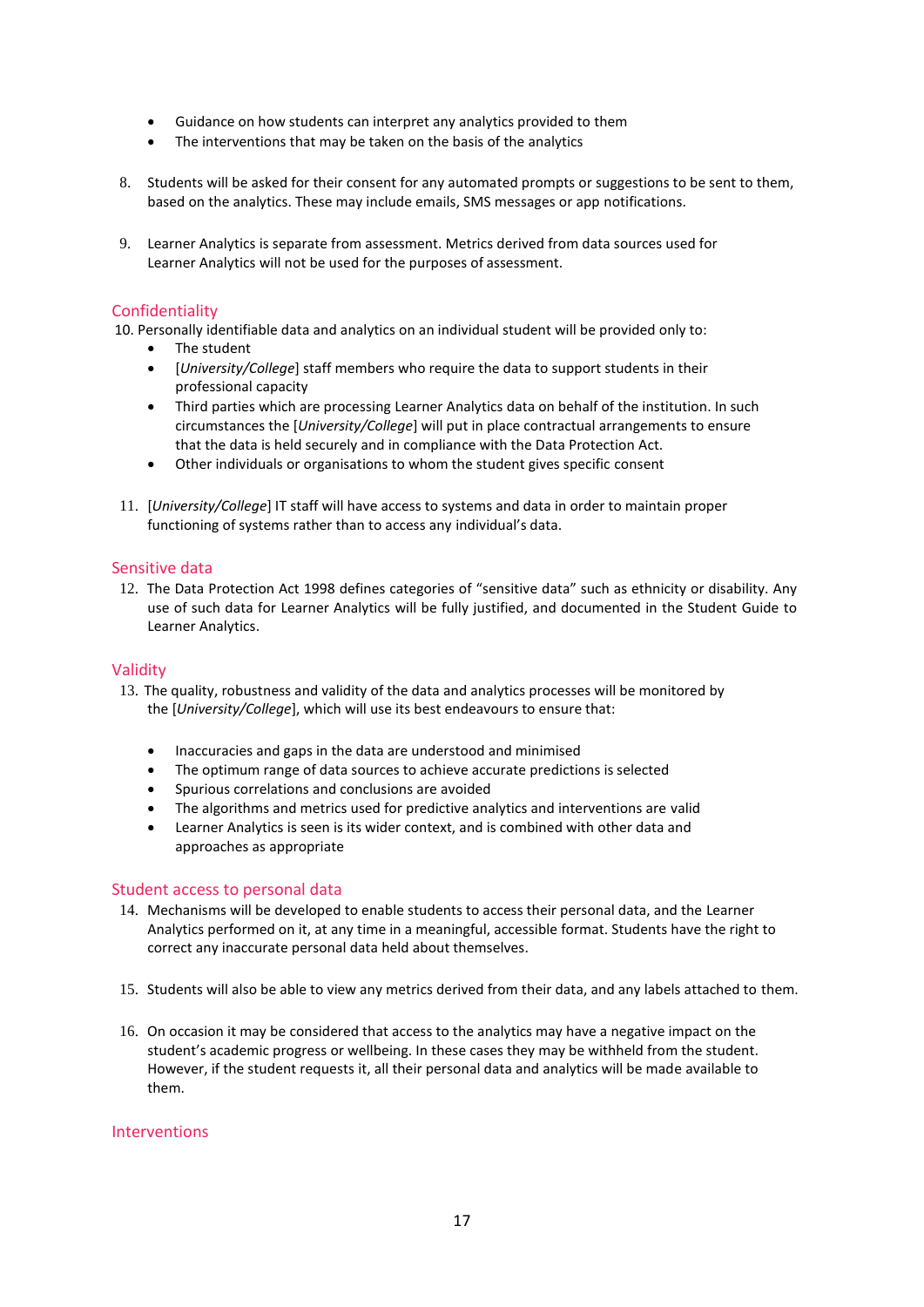- 17. A range of interventions may take place with students. The types of intervention and what they are intended to achieve are documented in the Student Guide to Learner Analytics [*link*]. These may include:
	- Prompts or suggestions sent automatically to the student via email, SMS message or mobile app notification (subject to the student's consent)
	- Staff contacting an individual on the basis of the analytics if is considered that the student may benefit from additional support
- 18. Interventions, whether automated or human-mediated, will normally be recorded. The records will be subject to periodic reviews as to their appropriateness and effectiveness.

#### Minimising adverse impacts

- 19. The [*University/College*] recognises that Learner Analytics cannot present a complete picture of a student's learning, and that predictions may not always be accurate.
- 20. Students will retain autonomy in decision making relating to their learning; the analytics are provided to decisions about how and what to learn.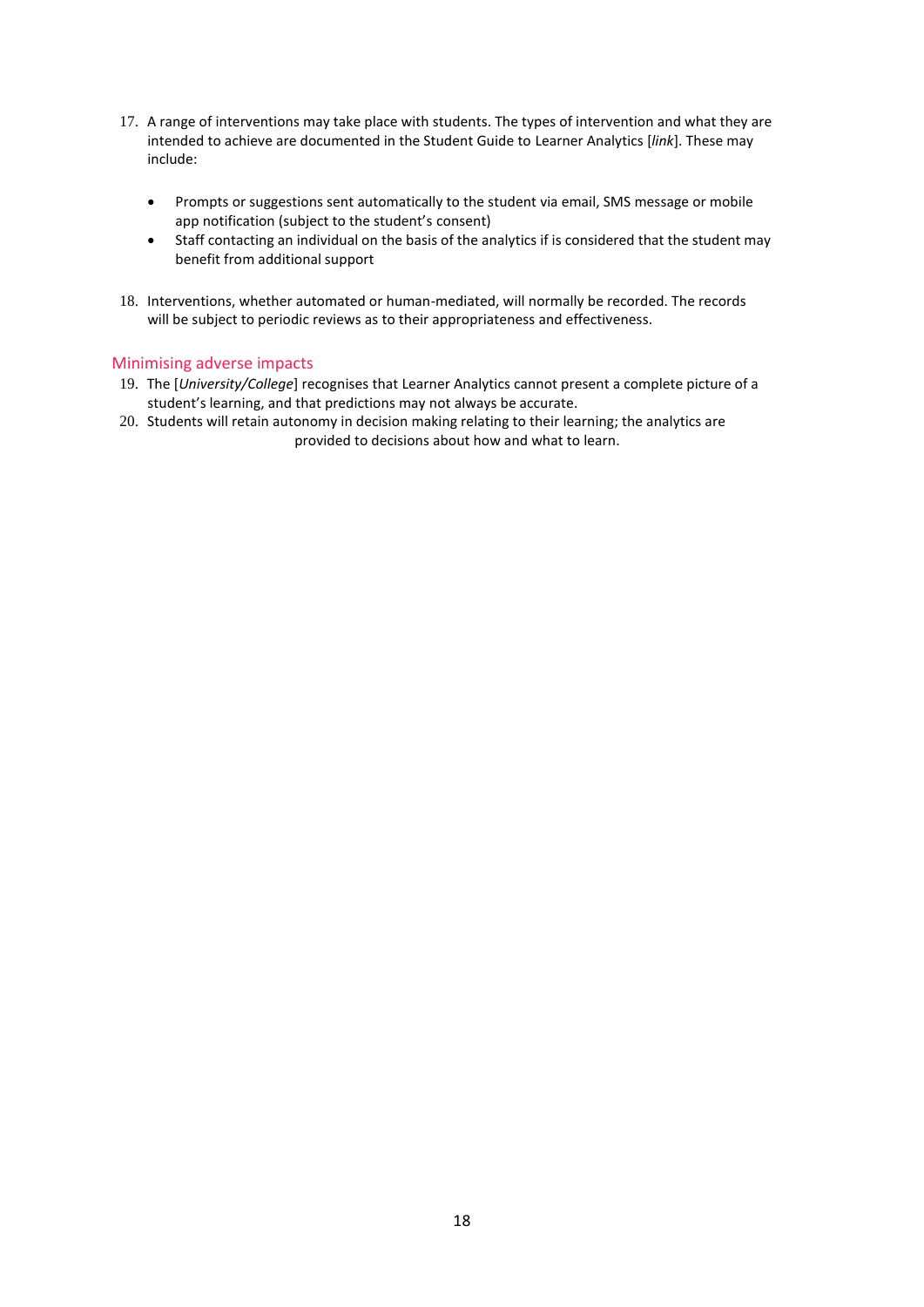## Membership of the LA Governance Task & Finish Group

| Participant             | <b>Role</b>                                                                                            | Representation                                 |
|-------------------------|--------------------------------------------------------------------------------------------------------|------------------------------------------------|
| <b>Alistair Morey</b>   | Head of Library Teaching and<br>Learning Support                                                       | Library                                        |
| Cameron Storey          | SU VP Humanities & Social Sciences                                                                     | <b>Students' Union</b>                         |
| Catherine Murray        | Director of Planning, Chief Operating<br>Office                                                        | LA Tactical Group                              |
| <b>Christine Couper</b> | <b>LA Consultant</b>                                                                                   | LA Strategy & Tactical Group                   |
| <b>Elizabeth Crooks</b> | Student Experience & Success Officer<br>- Science & Engineering                                        | <b>Education Manager -S&amp;E</b><br>Faculty   |
| James Strong            | Senior Lecturer in Politics and Ir,<br>Politics                                                        | LA Strategy & Tactical Group                   |
| Janet De Wilde          | Director QM Academy / Prof Eng &<br>Edu                                                                | LA Strategy Group                              |
| Lucie Langley           | <b>Faculty Education Manager,</b><br><b>Humanities &amp; Social Sciences</b>                           | <b>Education Manager - H&amp;SS</b><br>Faculty |
| Marianne Melsen         | SU Representation and Democracy<br>Manager                                                             | <b>Students' Union</b>                         |
| Markman Ellis           | Professor Of 18th Century Studies,<br><b>English and Drama</b>                                         | <b>H&amp;SS Faculty</b>                        |
| <b>Paul Smallcombe</b>  | <b>Record Information Compliance</b><br>Manager                                                        | <b>Information Compliance</b>                  |
| <b>Richard Young</b>    | Assistant Director - Solutions, IT<br><b>Services</b>                                                  | LA Strategy & Tactical Group                   |
| Simon Hayter            | Assistant Academic Registrar, Centre<br>for Academic & Professional<br>Development                     | <b>ESAT Committee Link</b>                     |
| Stella Ekebuisi         | Head of E-Learning, Centre for<br>Academic & Professional<br>Development                               | E-Learning                                     |
| Stefan Krummaker        | DVP (Education) and Learning<br>Analytics Lead                                                         | Learner Analytics Project<br>Lead              |
| <b>Trudy Mason</b>      | Deputy Academic Registrar, Council<br>Secretariat                                                      | <b>UKVI Compliance</b>                         |
| Vanessa Muirhead        | Clinical Senior Lecturer, School of<br>Dentistry                                                       | <b>SMD Faculty</b>                             |
| Yue Chen                | Prof of Telecomms Engineering, Dir of<br>Education, School of Electrical<br>Engineering & Computer Sci | Director of Education, EECS                    |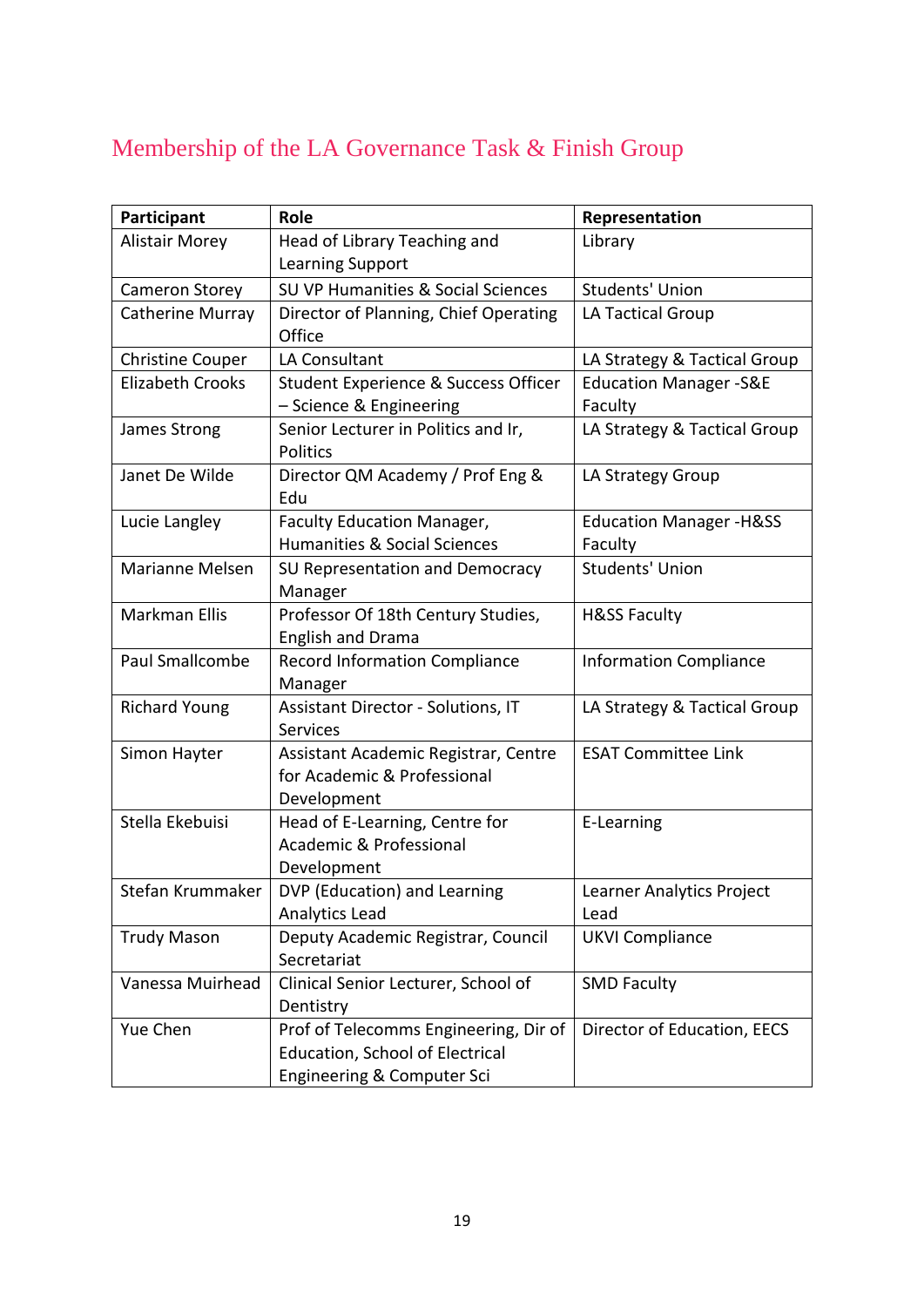

# Sample DPIA template

This template is an example of how you can record your DPIA process and outcome. It follows the process set out in our DPIA guidance, and should be read alongside that guidance and the [Criteria for an acceptable DPIA](http://ec.europa.eu/newsroom/document.cfm?doc_id=47711) set out in European guidelines on DPIAs.

You should start to fill out the template at the start of any major project involving the use of personal data, or if you are making a significant change to an existing process. The final outcomes should be integrated back into your project plan.

## Submitting controller details

| Name of controller              | Sharon Pay         |
|---------------------------------|--------------------|
| Subject/title of DPO            | Student Engagement |
| Name of controller contact /DPO | Paul Smallcombe    |
| (delete as appropriate)         |                    |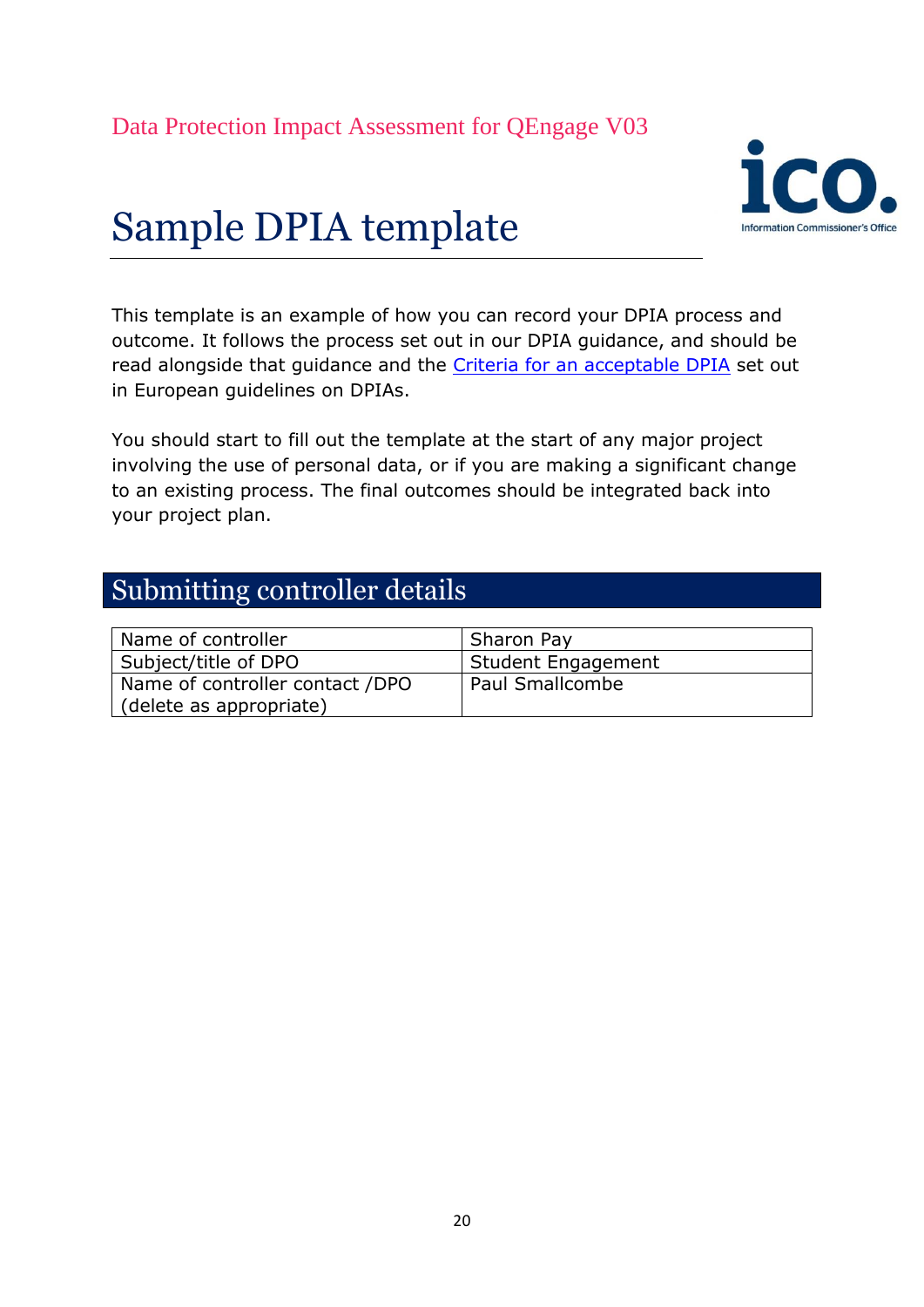## Step 1: Identify the need for a DPIA

Explain broadly what project aims to achieve and what type of processing it involves. You may find it helpful to refer or link to other documents, such as a project proposal. Summarise why you identified the need for a DPIA.

#### **Aim**

To provide a Student Engagement monitoring system (QEngage) to assist schools in identifying students who are at risk of disengaging and may benefit from academic or pastoral support.

#### **Types of Processing**

- Data matching
- Tracking

#### **Matching and combining datasets**

QEngage combines datasets from the following systems:

- Student Records
- Timetabling
- QMPlus (VLE)
- QReview (video recording)
- Online registers
- Wall scanners
- Microsoft Teams
- Zoom

#### **Data Processed on a large scale**

A high proportion of the Student population for the current academic year are likely to be subjected to some level of data processing.

#### **Need for DPIA**

DPIA is required because the processing involves the use of personal data.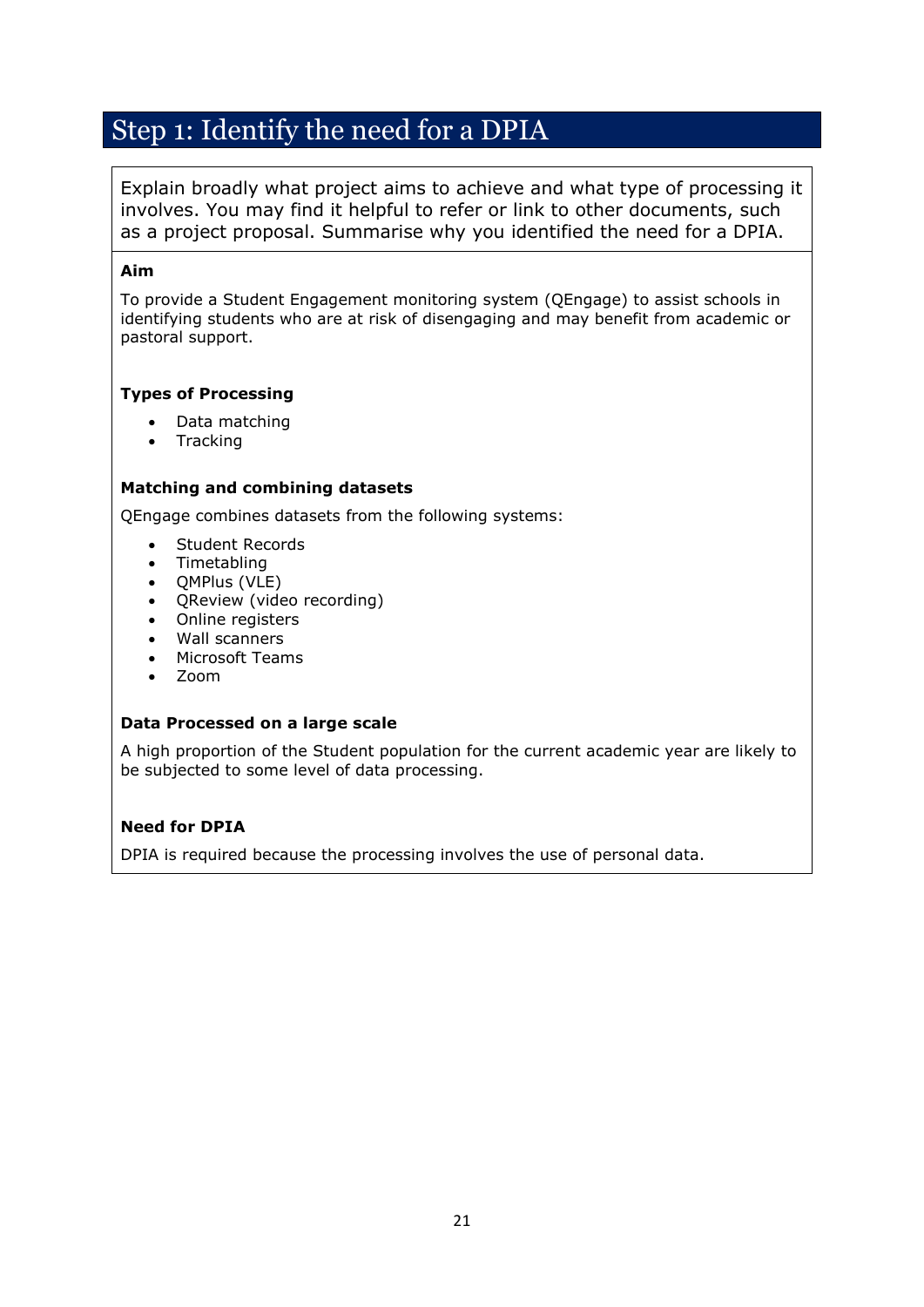## Step 2: Describe the processing

**Describe the nature of the processing:** how will you collect, use, store and delete data? What is the source of the data? Will you be sharing data with anyone? You might find it useful to refer to a flow diagram or other way of describing data flows. What types of processing identified as likely high risk are involved?

#### **Data Collection**

Data from the Student Records and timetabling systems, online registers and wall scanners, is collected via a secured dedicated link between the source servers and the BI central repository in the data centre.

QMPlus data is collected via an SSL encrypted link that ensures that data passed between the external host server and central repository remain private.

Data from the QReview system, Microsoft Teams and Zoom, is collected via secured Application Programming Interfaces.

#### **Data Sharing**

Once the data is in the central repository only ITS Database Administrators and Reporting Services teams have direct access to the datasets.

Other staff requiring access to the data for reporting purposes, are given 'read only' access to subsets of data, via database views.

Data for monitoring student engagement is shared with School Admin and Academics via dashboards. Row-level security is implemented so that at a granular level, users can only access rows of data relevant to their role, e.g., School Admins can only see the data for students taking modules owned or taught by their School/Institute, or students on joint Programmes with their School/Institute, and Academic Advisors can only see data for their advisees.

The ITS Reporting Services team has control of the deletion and sharing of the data.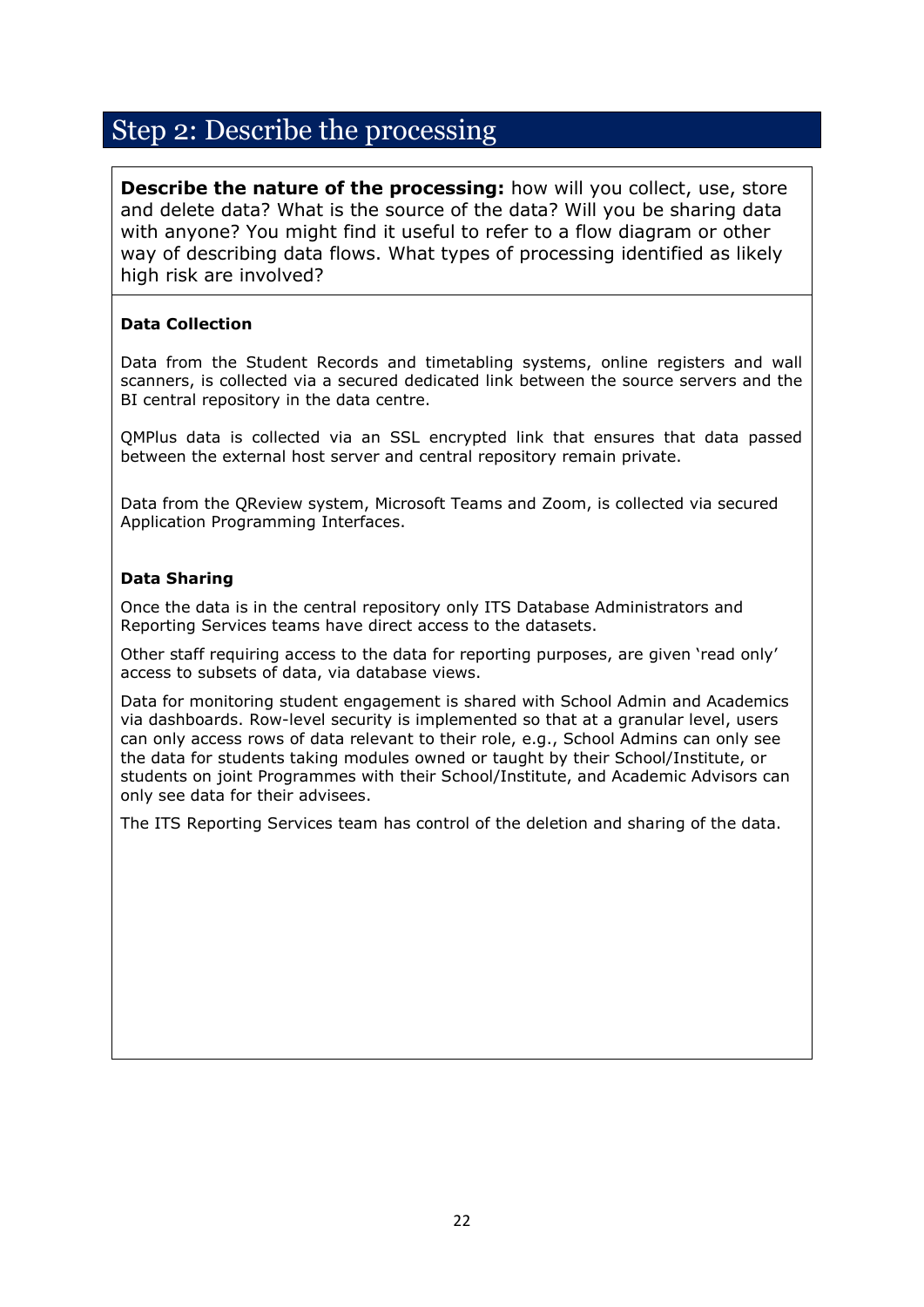**Describe the scope of the processing:** what is the nature of the data, and does it include special category or criminal offence data? How much data will you be collecting and using? How often? How long will you keep it? How many individuals are affected? What geographical area does it cover?

### **How much data and how many are affected**

Data is collected for all students with an active status in the current academic year.

### **Special Category Data Collected**

- Student Name, Date of Birth, Gender, Disability, Ethnicity, Email Address and Photo
- Advisors Name and Email Address
- Module Convenors Name and Email Address

### **How Often**

Data is collected and processed daily, on week days.

### **Data Retention Period**

Data will be deleted 3 years after the student's enrolment record has been closed.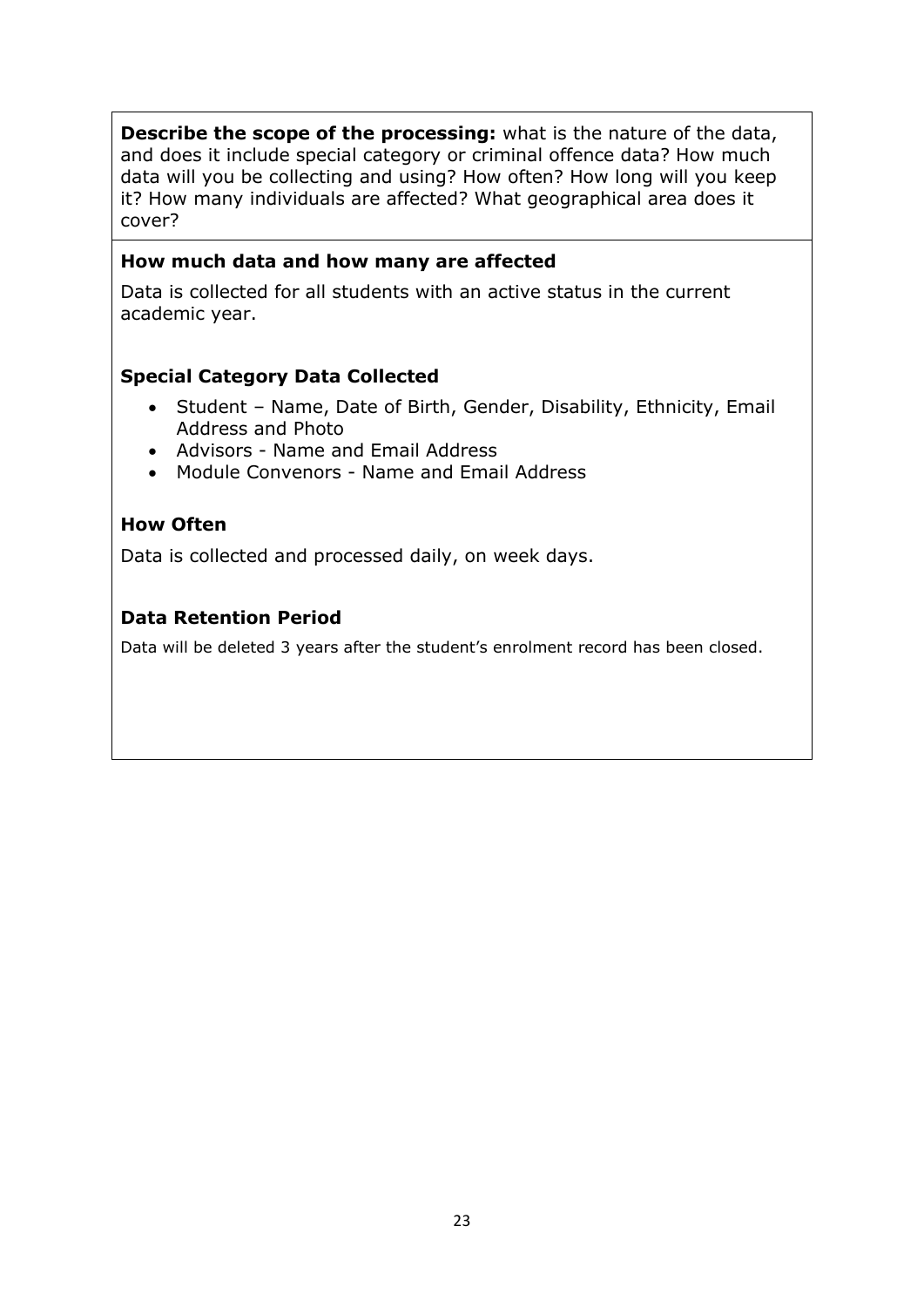**Describe the context of the processing:** what is the nature of your relationship with the individuals? How much control will they have? Would they expect you to use their data in this way? Do they include children or other vulnerable groups? Are there prior concerns over this type of processing or security flaws? Is it novel in any way? What is the current state of technology in this area? Are there any current issues of public concern that you should factor in? Are you signed up to any approved code of conduct or certification scheme (once any have been approved)?

### **Nature of relation and their expectation for the use of their data**

The individuals are students of QMUL. The Students Union previously raised concerns about the monitoring of student's activities. However, it was explained that the monitoring of engagement is intended to be supportive and any resulting procedures and communications are intended to help early identification of students who may benefit from academic and pastoral support.

## **Concerns over processing or security flaws**

There were no concerns. Security measures have been implemented for the on-premises database services, per the ITS security policy, and multifactor authentication has been implemented for GDPR compliance. This ensures that all users of the QMUL Power BI online service including externals, must provide two forms of credentials to access the service and view the dashboards.

## **State of Technology**

QEngage employs the following technologies:

- Power BI the dashboards are developed in Power BI which is one of the market leaders for BI data visualization tools.
- SQL Server Integration Services also a market leader in data integration, is used to extract, transform and load the data collected from the various source systems.
- SQL Server Analysis Services another market leader that supports the data modelling and analysis that underpins Power BI.

## **No children or other vulnerable groups are included.**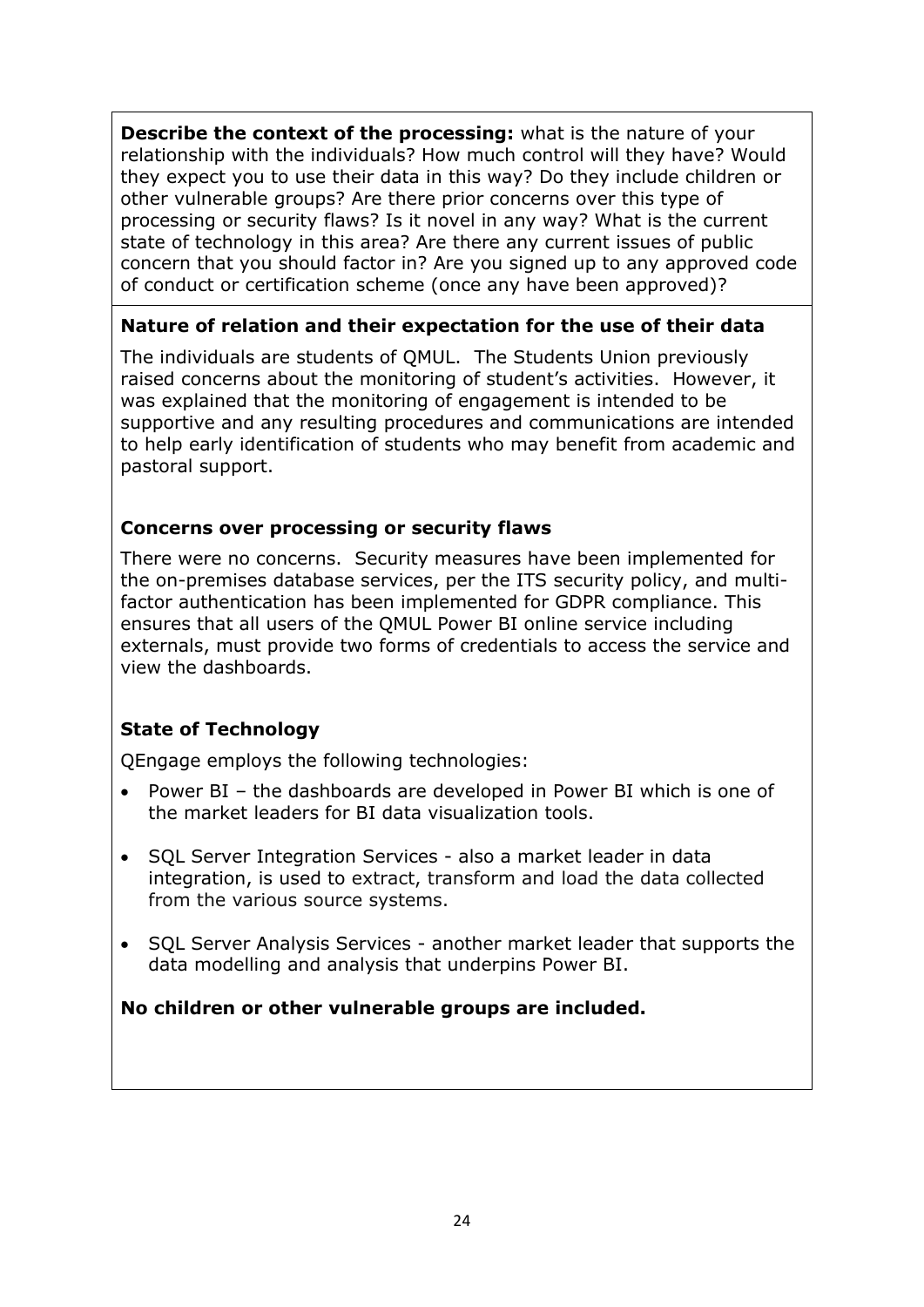**Describe the purposes of the processing:** what do you want to achieve? What is the intended effect on individuals? What are the benefits of the processing – for you, and more broadly?

#### **Benefits of the Processing**

Student engagement involves not just students' interaction in the classroom but also their interaction with online learning materials. The benefits of the processing is to analyse data from the different teaching and learning systems in order to identify students who are at risk of disengaging, and may benefit from academic or pastoral support.

More broadly, as research has shown that the more students are engaged, the more they learn, and the more they achieve, the use of student engagement data can give insights into strategies to enhance student engagement and academic success and the student experience as a whole.

## Step 3: Consultation process

**Consider how to consult with relevant stakeholders:** describe when and how you will seek individuals' views – or justify why it's not appropriate to do so. Who else do you need to involve within your organisation? Do you need to ask your processors to assist? Do you plan to consult information security experts, or any other experts?

### **Consultation with Security Experts**

QEngage has been a Production service for several years and ITS security experts, with input from external consultants, have been consulted throughout the provision of the service.

### **Consultation with Stakeholders**

QEngage has been reviewed under the Strategic Project 112, which aims to implement improvements to Learner Analytics at QMUL, and as part of this, focus groups were held and interviews conducted with stakeholders, to identify issues and potential improvements to the system. An online World Café event with Directors of Education and Programme Directors was held to identify academic colleagues' key priorities for Learner Analytics, and a Task and Finish Group with representation from all three faculties and the Students' Union, was convened to draft a governance pack to guide QMUL's use of Learner Analytics.

Currently, students can request to see data held within QEngage but do not have full access to the system. It is intended that this data will be fully accessible to students and student feedback on the system will be sought at this point.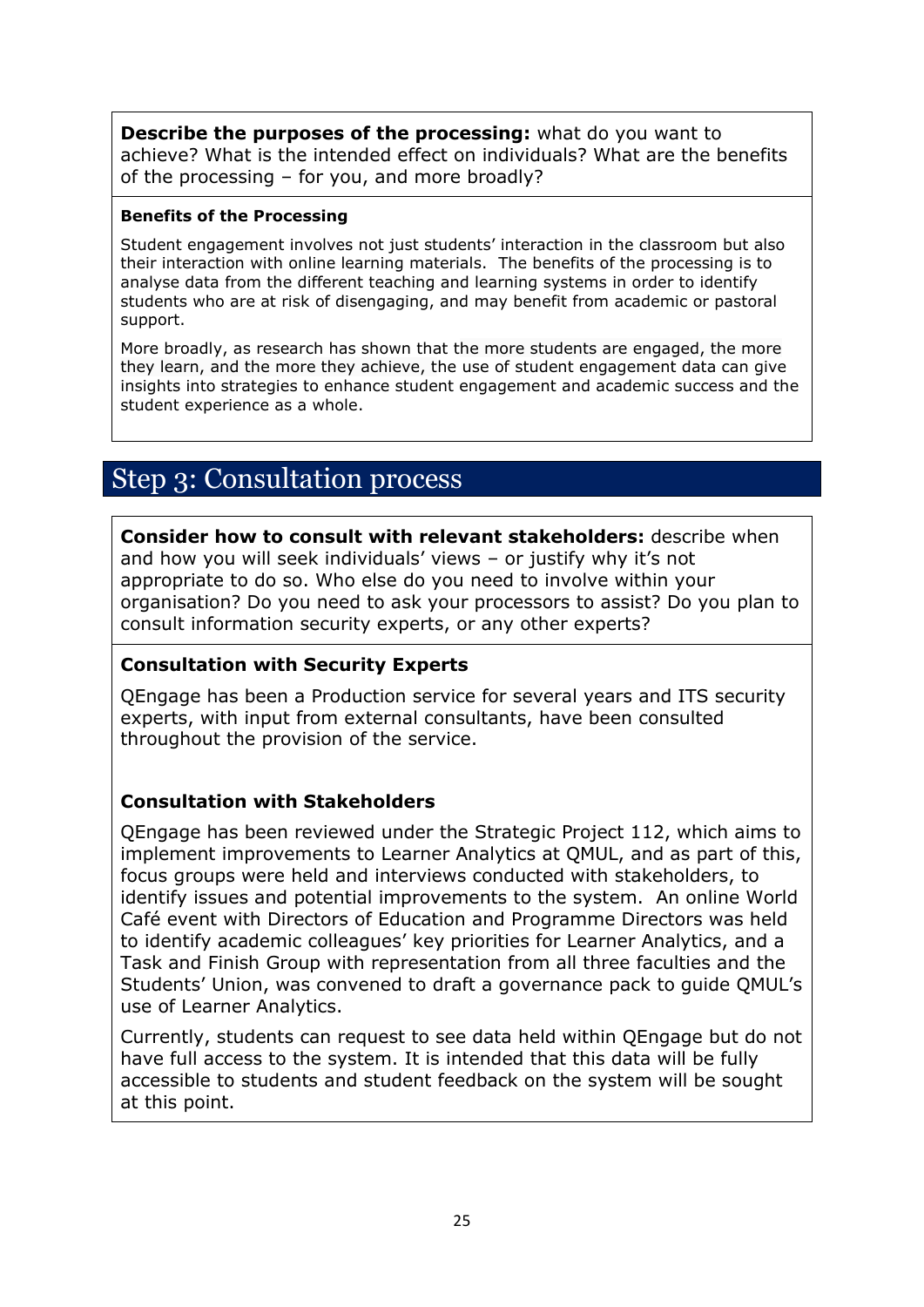## Step 4: Assess necessity and proportionality

### **Describe compliance and proportionality measures, in particular:**

what is your lawful basis for processing? Does the processing actually achieve your purpose? Is there another way to achieve the same outcome? How will you prevent function creep? How will you ensure data quality and data minimisation? What information will you give individuals? How will you help to support their rights? What measures do you take to ensure processors comply? How do you safeguard any international transfers?

### **What is the lawful basis for processing the data**

The basis for processing the data is a legitimate interest in identifying students who may benefit from academic or pastoral support.

## **Does the processing achieve the purpose**

Often, students in need of support have reduced attendance, lower participation and engagement with QMPlus, or reduced academic performance relative to their cohort. QEngage takes account of School specific markers of engagement and compare the performance of students against thresholds set by each school, to identify the students in need of support.

Students identified are contacted and asked to meet with their School Admin Officer and/or Advisor.

## **Is there another way to achieve your objectives**

Across the HE sector it is recognised that attendance data is one indicator of students' engagement with their programme. For some programmes, attendance is one of the key indicators, along with assignment submissions, with VLE activity less so. However, for other programmes, VLE activity is a key indicator. For this reason schools can define acceptable levels of engagement based on their programme requirements which is different for other schools. Without the processing of the data, the early identification of students would not be possible.

## **Function Creep**

We hope to prevent function creep by being clear about the purpose and maintaining an ongoing open door policy for staff to be able to report use of the system which is not aligned with the purpose.

## **Data quality and data minimization**

The QEngage process will collect and process data sufficient to fulfill its purpose. We will ensure that analysis of data is as accurate as possible. Users are encouraged to report inaccurate data. Engagement data will not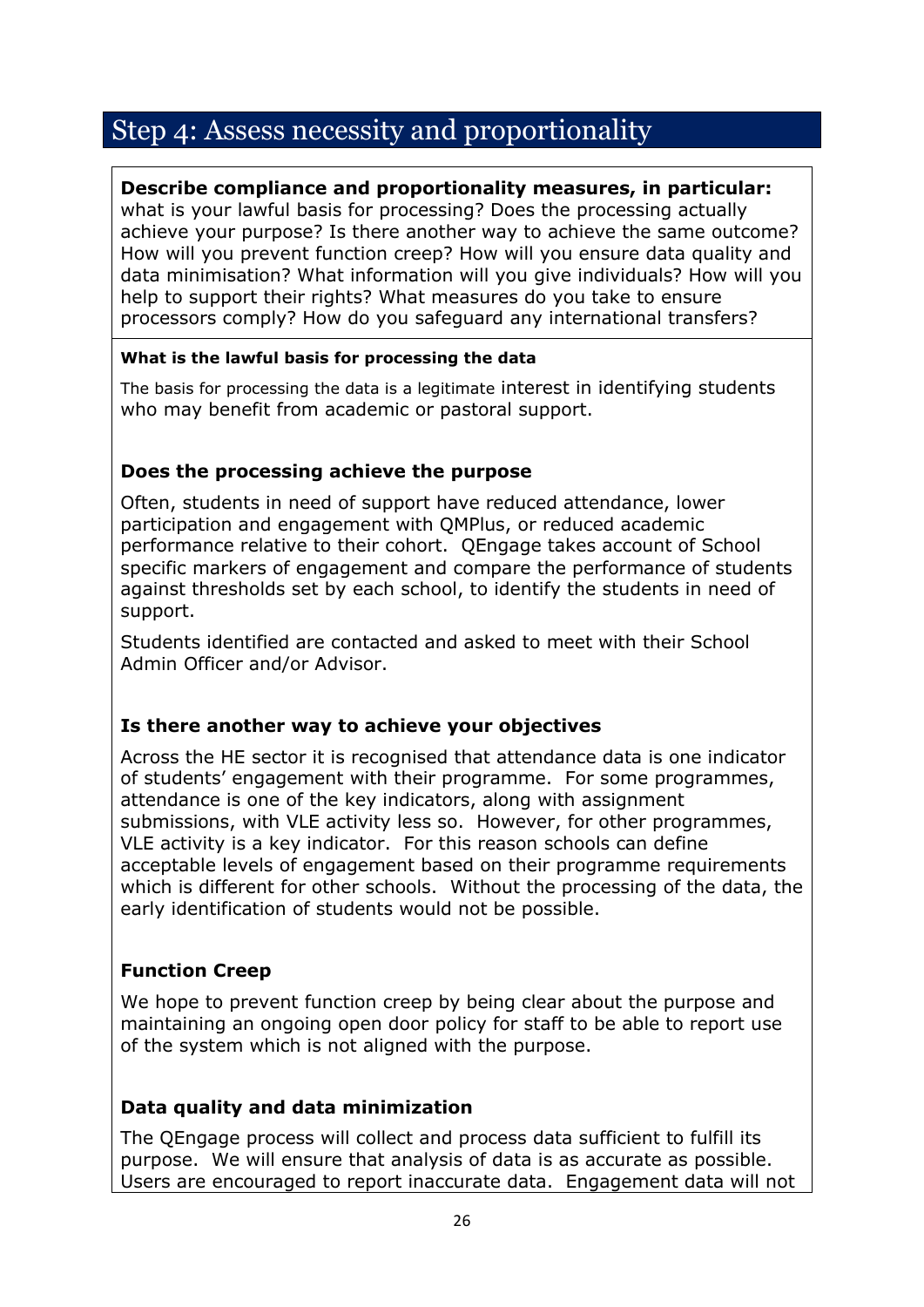be kept for longer than its useful purpose in line with the engagement monitoring data retention policy.

## **Compliance of Processors**

We have implemented multi-factor authentication to ensure GDPR compliance when accessing the Power BI online service. We have also implemented row-level security to ensure that users will only be able to access data relevant to roles.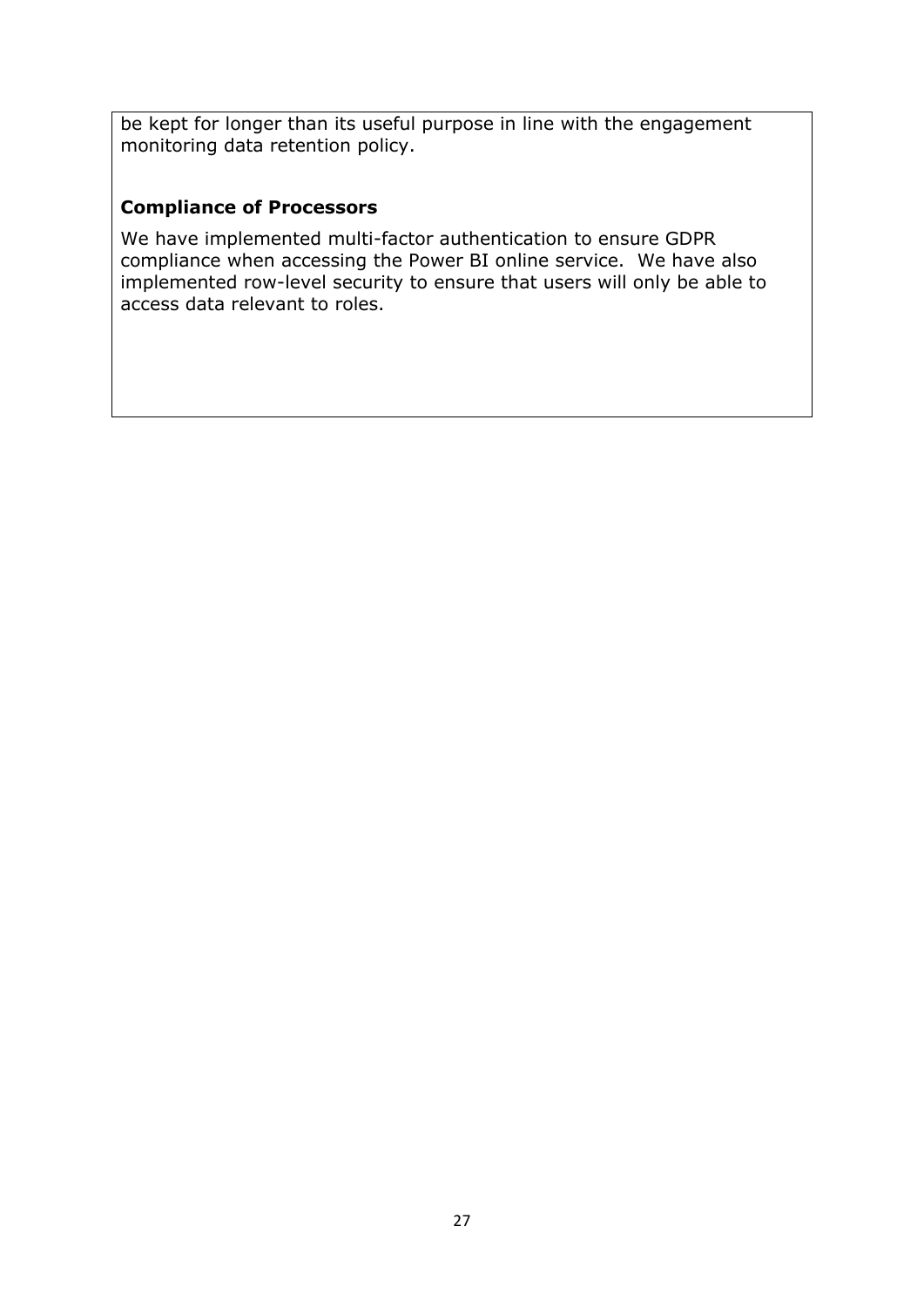# Step 5: Identify and assess risks

| Describe source of risk and nature of<br>potential impact on individuals. Include<br>associated compliance and corporate risks as<br>necessary. | Likelihood<br>of harm              | <b>Severity</b><br>of harm           | <b>Overall</b><br>risk    |
|-------------------------------------------------------------------------------------------------------------------------------------------------|------------------------------------|--------------------------------------|---------------------------|
|                                                                                                                                                 | Remote,<br>possible or<br>probable | Minimal,<br>significant<br>or severe | Low,<br>medium<br>or high |
| Data breach as a result of special category data<br>being exported from the dashboard into Excel by<br>a user.                                  | Possible                           | Significant                          | High                      |
| Students not expecting their data to be<br>processed in this way                                                                                | Probable                           | Minimal                              | Medium                    |
| The system not being used for the intended<br>purpose                                                                                           | Possible                           | Minimal                              | Low                       |
|                                                                                                                                                 |                                    |                                      |                           |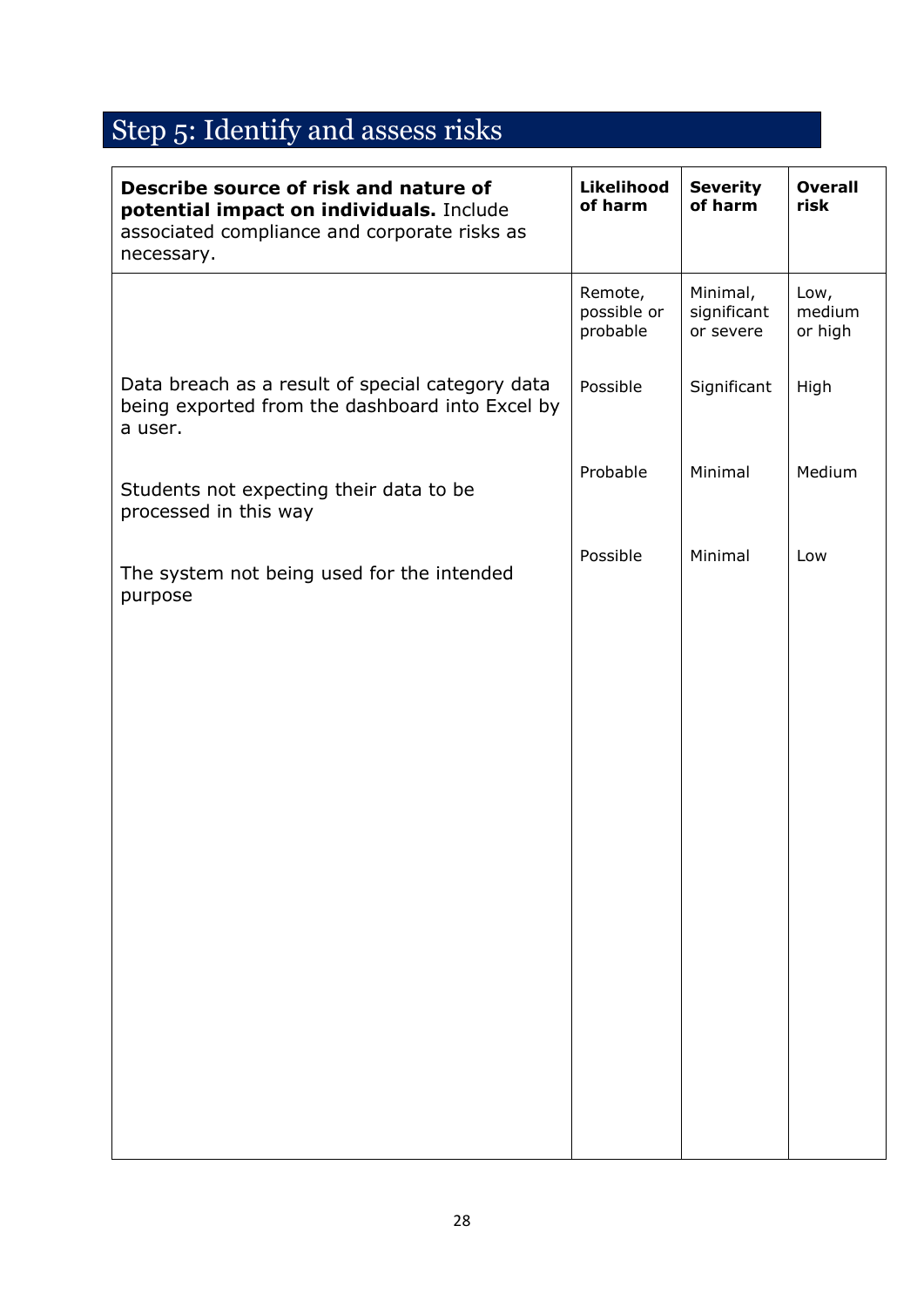# Step 6: Identify measures to reduce risk

| <b>Risk</b>                                                                                                                         | <b>Options to reduce or</b><br>eliminate risk | <b>Effect on</b><br>risk          | <b>Residual</b><br>risk | <b>Measure</b><br>approved |
|-------------------------------------------------------------------------------------------------------------------------------------|-----------------------------------------------|-----------------------------------|-------------------------|----------------------------|
|                                                                                                                                     |                                               | Eliminated<br>reduced<br>accepted | Low<br>medium<br>high   | Yes/no                     |
| Data breach<br>as a result<br>of special<br>category<br>data being<br>exported<br>from the<br>dashboard<br>into Excel<br>by a user. | Disable the Export<br>feature.                | Eliminated                        |                         |                            |
| <b>Students</b><br>not<br>expecting<br>their data<br>to be<br>processed<br>in this way                                              | More consultation with<br>the Student Union   | Reduced                           |                         |                            |
|                                                                                                                                     |                                               |                                   |                         |                            |

 $\overline{\phantom{a}}$